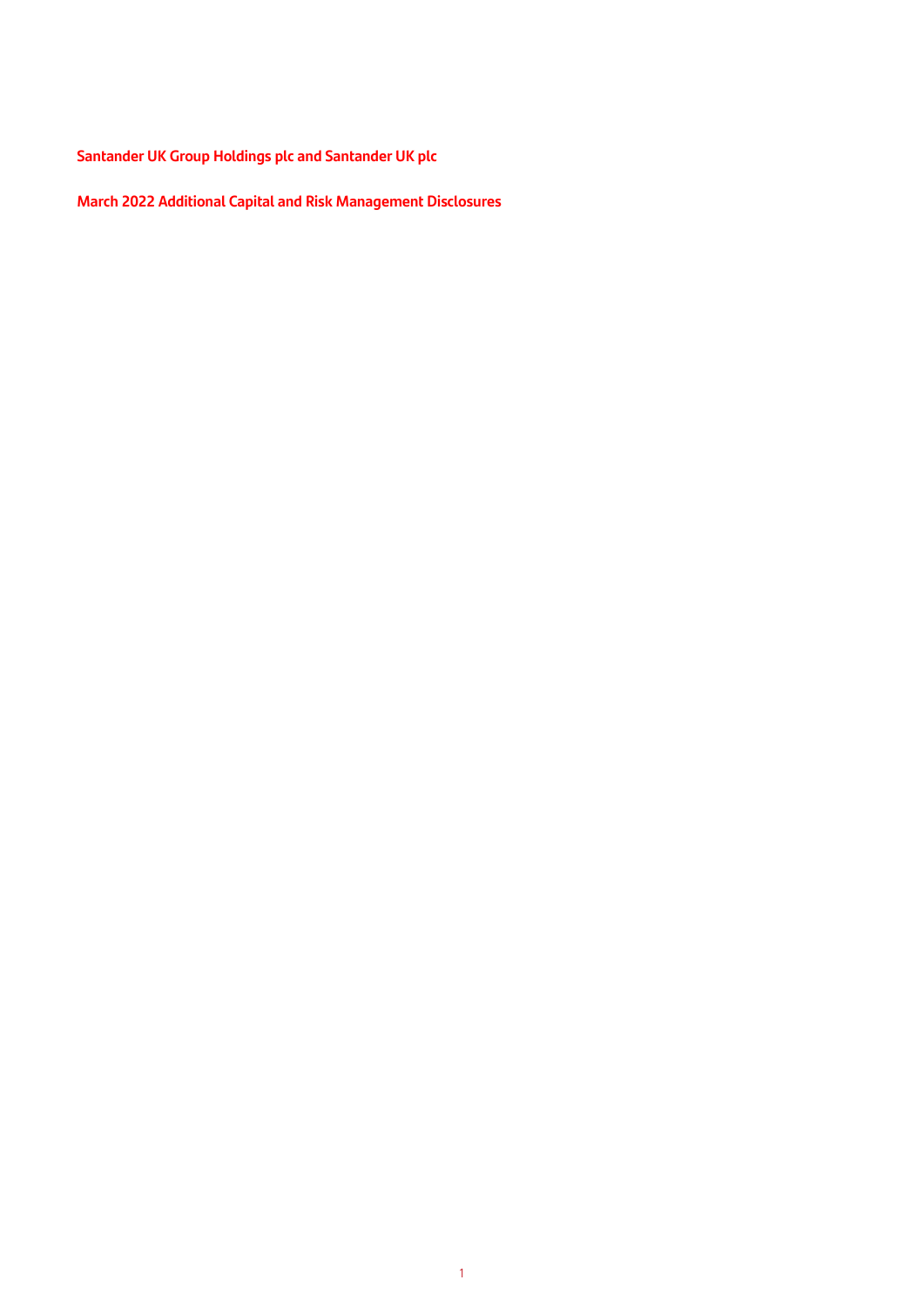#### **Introduction**

As a wholly-owned large subsidiary of Banco Santander, S.A., under the retained EU law version of Capital Requirements Regulation (UK CRR) Santander UK Group Holdings plc (the Company) is required to produce and publish annually a specified number of Pillar 3 disclosures. In accordance with the European Banking Authority (EBA) guidelines on disclosure frequency[1], the Company has assessed the need to publish capital-related disclosures more frequently than annually and the disclosures deemed appropriate for more frequent publication have been included in the additional capital disclosures set out in this document. All disclosures within Part 1 of this document on pages 3 to 9 cover the consolidated Santander UK Group Holdings plc group position.

The Company is the immediate parent company of Santander UK plc, a Ring Fenced Bank (RFB), and associated controlled entities and is the head of the Santander UK group for regulatory capital and leverage purposes. Part 2 of this document on pages 10-15 includes a specified number of Pillar 3 disclosures in accordance with the EBA guidelines on disclosure frequency for the Santander UK plc group, which are similar to those for the Company.

The regulatory and supervisory measures to alleviate the financial stability impact of the Coronavirus pandemic (Covid-19) and maintain the safety and soundness of authorised firms have been reflected in the Santander UK Group Holdings plc group and Santander UK plc group capital results. These measures are aimed at ensuring the Santander UK Group Holdings plc group and the Santander UK plc group are able to continue to lend to households and businesses, support the real economy, and provide robust and consistent market disclosures. While activity is disrupted, substantial and substantive Government and Central Bank measures have been put in place in the UK and internationally to support businesses and households.

**<sup>[1]</sup>** EBA guidelines on materiality, proprietary and confidentiality and on disclosure frequency under Articles 432(1), 432(20) and 433 of Regulation (EU) No 575/2013.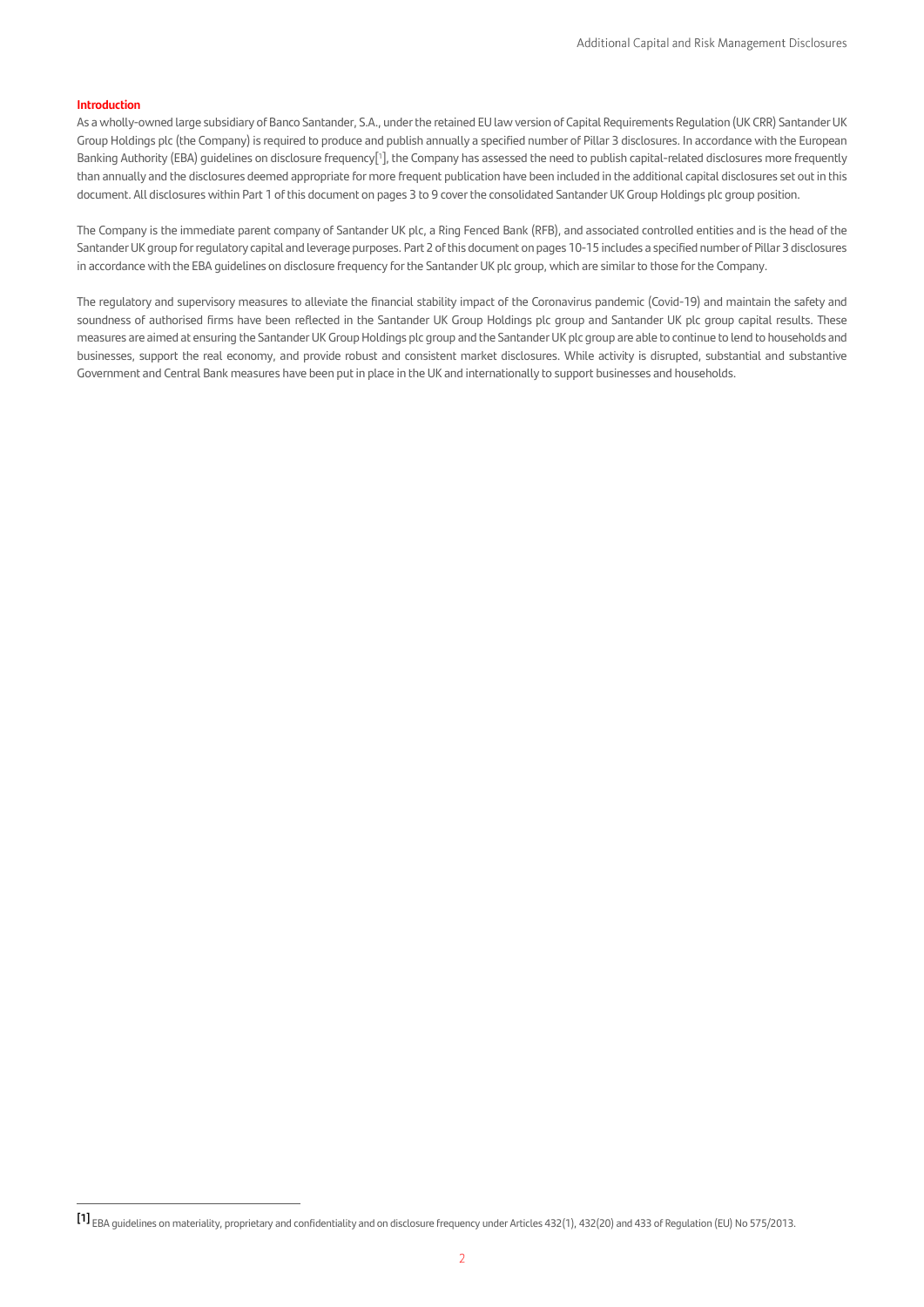## **Additional Capital and Risk Management Disclosures for Santander UK Group Holdings plc group**

### **Key metrics (KM1)**

The following table summarises the Company's Own Funds and key risk-based capital ratios at 31 March 2022 together with the previously disclosed quarter end information at 31 December 2021, 30 September 2021, 30 June 2021 and 31 March 2021. Further detail on Risk Weighted Assets is included in the subsequent sections of this document:

|                |                                                                                                               | 31 March   | 31 December 30 September |            | 30 June    | 31 March   |
|----------------|---------------------------------------------------------------------------------------------------------------|------------|--------------------------|------------|------------|------------|
|                |                                                                                                               | 2022<br>Em | 2021<br>Em               | 2021<br>Em | 2021<br>Em | 2021<br>Em |
|                |                                                                                                               |            |                          |            |            |            |
|                | Available own funds (amounts)                                                                                 |            |                          |            |            |            |
| 1              | Common Equity Tier 1 (CET1) capital                                                                           | 10,731     | 10,848                   | 11,450     | 11,292     | 11,111     |
| $\overline{c}$ | Tier 1 capital                                                                                                | 12,922     | 13,154                   | 13,751     | 13,600     | 13,420     |
| 3              | Total capital                                                                                                 | 14,408     | 14,727                   | 15,336     | 15,298     | 15,154     |
|                | Risk-weighted exposure amounts                                                                                |            |                          |            |            |            |
| 4              | Total risk-weighted exposure amount                                                                           | 69,350     | 68,144                   | 68,813     | 72,763     | 72,561     |
|                | Capital ratios (as a percentage of risk-weighted exposure amount)                                             |            |                          |            |            |            |
| 5              | Common Equity Tier 1 ratio (%)                                                                                | 15.47%     | 15.90%                   | 16.60%     | 15.50%     | 15.30%     |
| 6              | Tier 1 ratio (%)                                                                                              | 18.63%     | 19.30%                   | 20.00%     | 18.70%     | 18.50%     |
| $\overline{7}$ | Total capital ratio (%)                                                                                       | 20.78%     | 21.60%                   | 22.30%     | 21.00%     | 20.90%     |
|                | Additional own funds requirements based on SREP (as a percentage of risk-weighted exposure<br>amount)         |            |                          |            |            |            |
| UK7a           | Additional CET1 SREP requirements (%)                                                                         | 2.97%      | 2.98%                    | 2.82%      | 2.78%      | 2.78%      |
| UK7b           | Additional AT1 SREP requirements (%)                                                                          | 0.99%      | 0.99%                    | 0.94%      | 0.93%      | 0.93%      |
| UK7c           | Additional T2 SREP requirements (%)                                                                           | 1.32%      | 1.33%                    | 1.26%      | 1.24%      | 1.24%      |
| UK7d           | Total SREP own funds requirements (%)                                                                         | 5.27%      | 5.30%                    | 5.02%      | 4.94%      | 4.94%      |
|                | Combined buffer requirement (as a percentage of risk-weighted exposure amount)                                |            |                          |            |            |            |
| 8              | Capital conservation buffer (%)                                                                               | 2.50%      | 2.50%                    | 2.50%      | 2.50%      | 2.50%      |
| UK8a           | Conservation buffer due to macro-prudential or systemic risk identified at the level of a Member<br>State (%) |            |                          |            |            |            |
| 9              | Institution specific countercyclical buffer (%)                                                               |            |                          |            |            |            |
| UK 9a          | Systemic risk buffer (%)                                                                                      |            |                          |            |            |            |
| 10             | Global Systemically Important Institution buffer (%)                                                          |            |                          |            |            |            |
| <b>UK10a</b>   | Other Systemically Important Institution buffer                                                               |            |                          |            |            |            |
| 11             | Combined buffer requirement (%)                                                                               | 2.50%      | 2.50%                    | 2.50%      | 2.50%      | 2.50%      |
| UK 11a         | Overall capital requirements (%)                                                                              | 15.77%     | 15.80%                   | 15.52%     | 15.44%     | 15.44%     |
| 12             | CET1 available after meeting the total SREP own funds requirements (%)                                        | 5.00%      | 5.80%                    | 6.78%      | 5.56%      | 5.46%      |
|                | Leverage ratio                                                                                                |            |                          |            |            |            |
| 13             | Total exposure measuring excluding claims on central banks                                                    | 248.1      | 246.3                    | 250.3      | 254.7      | 254.7      |
| 14             | Leverage ratio excluding claims on central banks (%)                                                          | 5.1%       | 5.2%                     | 5.4%       | 5.2%       | 5.2%       |
|                | Additional leverage ratio disclosure requirements                                                             |            |                          |            |            |            |
| 14a            | Fully loaded ECL accounting model leverage ratio excluding claims on central banks (%)                        | 5.1%       | 5.3%                     | 5.4%       | 5.2%       | 5.2%       |
| 14b            | Leverage ratio including claims on central banks (%)                                                          | 4.3%       | 4.3%                     | 4.6%       | 4.5%       | 4.4%       |
| 14с            | Average leverage ratio excluding claims on central banks (%)                                                  | 5.1%       | 5.5%                     | 5.4%       | 5.3%       | 5.1%       |
| 14d            | Average leverage ratio including claims on central banks (%)                                                  | 4.3%       | 4.5%                     | 4.6%       | 4.5%       | 4.3%       |
| 14e            | Countercyclical leverage ratio buffer (%)                                                                     | 0.0%       | 0.0%                     | 0.0%       | 0.0%       | 0.0%       |
|                | <b>Liquidity Coverage Ratio</b>                                                                               |            |                          |            |            |            |
| 15             | Total high-quality liquid assets (HQLA) (Weighted value-average)                                              | 48,359     | 51,266                   | 44,284     | 46,802     | 50,112     |
| UK 16a         | Cash outflows - Total weighted value                                                                          | 31,480     | 32,204                   | 32,075     | 33,690     | 38,079     |
| <b>UK16b</b>   | Cash inflows - Total weighted value                                                                           | 3,205      | 1.313                    | 1,539      | 1,182      | 1,617      |
| 16             | Total net cash outflows (adjusted value)                                                                      | 28,275     | 30,891                   | 30,536     | 32,508     | 36,462     |
| 17             | Liquidity coverage ratio (%)                                                                                  | 171.03%    | 166.00%                  | 145.00%    | 144.00%    | 137.40%    |

#### **Key Movements**

The CET1 capital ratio decreased 40bps to 15.5%, this was largely as a result of regulatory changes that took effect from January 2022, which included the reintroduction of the full CET1 deduction for software assets and the implementation of the new regulatory guidance related to definition of default. Without these one-off regulatory changes, the CET1 capital ratio would have remained broadly flat in the period. The UK leverage ratio decreased 10bps to 5.1%, largely due to the change in treatment of software assets on 1 January 2022 which removed a c10bps benefit as well as higher leverage exposure from asset growth. The UK leverage ratio is 150bps above regulatory minimum. Total capital ratio decreased by 80bps to 20.8%, due to the one-off regulatory changes taking effect 1 January 2022 and the reduction in capital securities in issue and the increased effect from January 2022 of the CRD IV Grandfathering Cap rules that reduce the recognition of grandfathered capital instruments issued by Santander UK plc.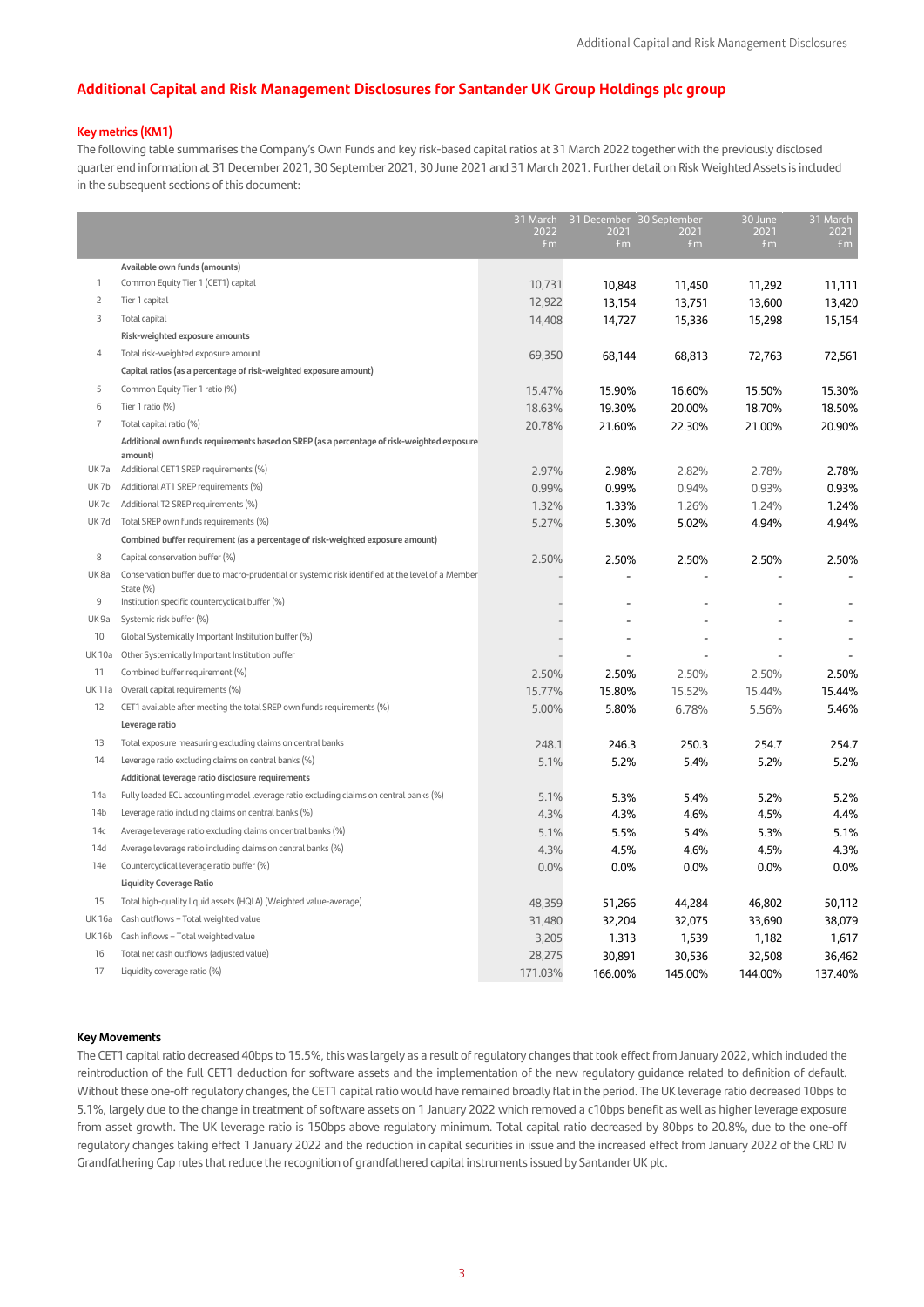# **Key metrics – Minimum Requirement for Own Funds and Eligible Liabilities (MREL) requirements (KM2)**

The following table summarises key metrics about Own Funds and Eligible Liabilities available, and MREL requirements applied, for the Santander UK Group Holdings plc group:

|    |                                                                                                                                                                                                                                                                                                                                                                                    | 31 March<br>2022<br>Em | 2021<br>£ | 31 December 30 September<br>2021<br>£ | 31 June<br>2021<br>fm | 31 March<br>2021<br>f <sub>m</sub> |
|----|------------------------------------------------------------------------------------------------------------------------------------------------------------------------------------------------------------------------------------------------------------------------------------------------------------------------------------------------------------------------------------|------------------------|-----------|---------------------------------------|-----------------------|------------------------------------|
|    | Total Own Funds and Eligible Liabilities available                                                                                                                                                                                                                                                                                                                                 | 24,690                 | 24,319    | 25,767                                | 24,946                | 24,015                             |
| 1a | Fully loaded ECL accounting model Own Funds and Eligible Liabilities available                                                                                                                                                                                                                                                                                                     | 24,669                 | 24,298    | 25,758                                | 24,940                | 24,014                             |
| 2  | Total RWA at the level of the resolution group                                                                                                                                                                                                                                                                                                                                     | 69,350                 | 68,144    | 68,813                                | 72,763                | 72,561                             |
| 3  | Total Own Funds and Eligible Liabilities as a percentage of RWA                                                                                                                                                                                                                                                                                                                    | 35.6%                  | 35.7%     | 37.4%                                 | 34.3%                 | 33.1%                              |
| 3a | Fully loaded ECL accounting model Own Funds and Eligible Liabilities as a percentage<br>of fully loaded ECL accounting model RWA                                                                                                                                                                                                                                                   | 35.6%                  | 35.7%     | 37.4%                                 | 34.4%                 | 33.1%                              |
| 4  | UK Leverage exposure measure at the level of the resolution group <sup>1</sup>                                                                                                                                                                                                                                                                                                     | 248,140                | 300,399   | 294,828                               | 299,665               | 301,652                            |
| 5  | Total Own Funds and Eligible Liabilities as a percentage of UK leverage exposure                                                                                                                                                                                                                                                                                                   | 10.0%                  | 8.1%      | 8.7%                                  | 8.3%                  | 8.0%                               |
|    | 5a Fully loaded ECL accounting model Own Funds and Eligible Liabilities as a percentage<br>of fully loaded ECL accounting model UK leverage ratio exposure measure                                                                                                                                                                                                                 | 9.9%                   | 8.1%      | 8.7%                                  | 8.3%                  | 8.0%                               |
| 6a | Does the subordination exemption in the antepenultimate paragraph of Section 11 of<br>the FSB TLAC Term Sheet apply?                                                                                                                                                                                                                                                               | <b>No</b>              | <b>No</b> | No                                    | <b>No</b>             | No                                 |
| 6b | Does the subordination exemption in the penultimate paragraph of Section 11 of the<br>FSB TLAC Term Sheet apply?                                                                                                                                                                                                                                                                   | <b>No</b>              | <b>No</b> | <b>No</b>                             | <b>No</b>             | No                                 |
|    | 6c If the capped subordination exemption applies, the amount of funding issued that<br>ranks pari passu with Excluded Liabilities and that is recognised as Own Funds and<br>Eligible Liabilities, divided by funding issued that ranks pari passu with Excluded<br>Liabilities and that would be recognised as Own Funds and Eligible Liabilities if no cap<br>was applied $(\%)$ | n/a                    | n/a       | n/a                                   | n/a                   | n/a                                |

**<sup>1</sup>** The UK leverage exposure as disclosed at 31 March 2022 excludes claims on central banks. Periods prior to the 1 Jan 2022 are based on UK Leverage exposure including claims on central banks.

The MREL requirement for Santander UK Group Holdings plc, excluding capital buffers, is 26.5% of RWAs (2\*[P1+P2A])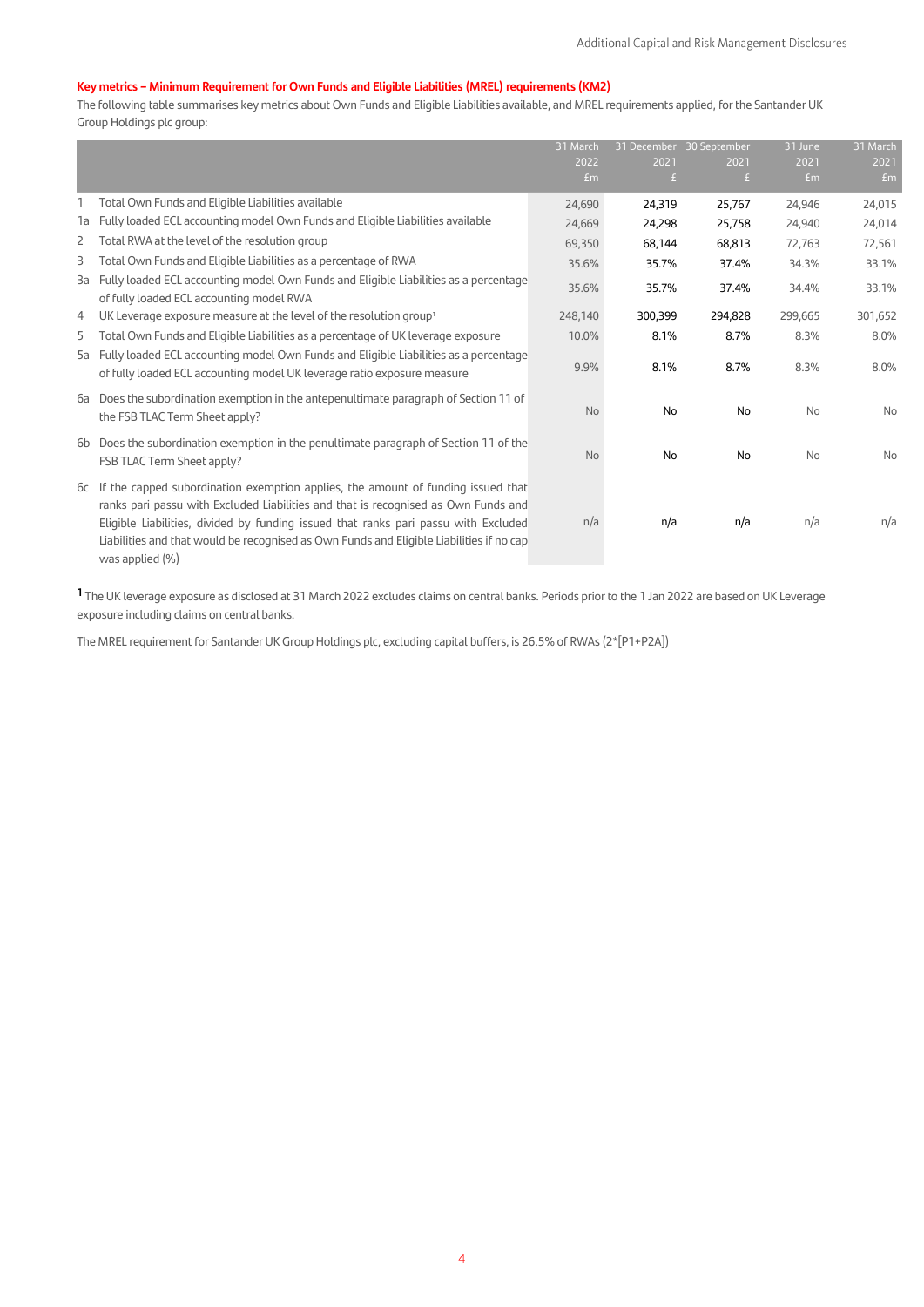### **IFRS 9 Transitional Arrangements (IFRS9-FL)**

The following table summarises the impact of IFRS 9 transitional arrangements at 31 March 2022 over the full allowable period:

|                |                                                                                  | 2022   | 2023                    | 2024   |
|----------------|----------------------------------------------------------------------------------|--------|-------------------------|--------|
|                | <b>IFRS9 Transitional Factor</b>                                                 | 25%    |                         |        |
|                | IFRS9 Transitional Factor for credit loss-based provision movements post 1/1/20  | 75%    | 50%                     | 25%    |
|                | <b>Available Capital (amounts)</b>                                               |        |                         |        |
| 1              | Common Equity Tier 1 (CET1) capital                                              | 10,731 | 10,721                  | 10,715 |
|                | CET1 Capital as if IFRS 9 STATIC transitional arrangements were not applied      | 10.727 | 10,721                  | 10,715 |
|                | CET1 Capital as if IFRS 9 DYNAMIC transitional arrangements were not applied     | 10,714 | 10,710                  | 10,715 |
| 2              | CET1 Capital as if ALL IFRS 9 transitional arrangements were not applied         | 10,710 | 10,710                  | 10,710 |
| 3              | Tier 1 Capital                                                                   | 12.922 | 12,912                  | 12,906 |
| $\overline{4}$ | Tier 1 Capital as if ALL IFRS 9 transitional arrangements were not applied       | 12,901 | 12,901                  | 12,901 |
| 5              | <b>Total Capital</b>                                                             | 14,408 | 14,398                  | 14,392 |
| 6              | Total Capital as if ALL IFRS 9 transitional arrangements were not applied        | 14,387 | 14,387                  | 14,387 |
|                | Risk-weighted assets (amounts)                                                   |        |                         |        |
| 7              | Total risk-weighted assets (RWA)                                                 | 69,350 | 69,350                  | 69,352 |
|                | Total RWA as if IFRS 9 STATIC transitional arrangements were not applied         | 69,378 | 69,350                  | 69,352 |
|                | Total RWA as if IFRS 9 DYNAMIC transitional arrangements were not applied        | 69,326 | 69,354                  | 69,354 |
| 8              | Total RWA as if ALL IFRS 9 transitional arrangements were not applied            | 69.354 | 69,354                  | 69,354 |
|                | <b>Capital Ratios</b>                                                            |        |                         |        |
| 9              | Common Equity Tier 1 ratio                                                       | 15.5%  | 15.5%                   | 15.5%  |
| 10             | Common Equity Tier 1 as if ALL IFRS 9 transitional arrangements were not applied | 15.4%  | 15.4%                   | 15.4%  |
| 11             | Tier 1 ratio                                                                     | 18.6%  | 18.6%                   | 18.6%  |
|                | 12 Tier 1 as if ALL IFRS 9 transitional arrangements were not applied            | 18.6%  | 18.6%                   | 18.6%  |
|                | 13 Total capital ratio                                                           | 20.8%  | 20.8%                   | 20.8%  |
|                | 14 Total Capital as if ALL IFRS 9 transitional arrangements were not applied     | 20.7%  | 20.7%                   | 20.7%  |
|                | UK leverage ratio including claims on central banks                              |        |                         |        |
|                | 15 Leverage Ratio Total Exposure Measure                                         |        | 298,370 298,370 298,370 |        |
|                | 16 Leverage Ratio                                                                | 4.3%   | 4.3%                    | 4.3%   |
|                | 17 Leverage ratio as if ALL IFRS 9 transitional arrangements were not applied    | 4.3%   | 4.3%                    | 4.3%   |

The Company is applying the IFRS 9 capital transitional arrangements set out in EU Regulation 2017/2395 and EU Regulation 2020/873 that amend the Capital Requirements Regulation. Under the transitional arrangements, the Company is entitled to mitigate the effect to capital of Expected Credit Lossbased provisioning following the implementation of IFRS 9. The transitional arrangements last for a five-year period beginning on the 1st of January 2018 with the amount of capital relief available reduced each year by the transitional factor, with an extended transitional period used for capital relief against provision movements from 1 January 2020. The transitional factor is 25 percent in 2022, and for post 1 January 2020 provision movements is 75 percent in 2022, 50 percent in 2023 and 25 percent in 2024.

The capital relief affects both the capital base and RWAs reported by the Company. The adjustment to CET1 capital is comprised of a static element and a dynamic element. The static element is based on the CET1 capital impact of the change in provision levels upon implementation of IFRS 9 (on 1st January 2018). The capital adjustments from this static element will only change over the five-year transition period due to the phased reduction of the transitional factor. The dynamic element is based on the capital impact of the change in provision levels for non-credit impaired exposures from the first day of the implementation of IFRS 9. The dynamic element will change over the transition period and is also subject to progressive reduction over the five-year transitional period and the extended period for provision movements post 1 January 2020 due to the transitional factor. In addition to this adjustment, the transitional arrangements also reduce associated capital position impacts for exposures modelled underthe Standardised Approach for Credit Risk, deferred tax assets created upon adoption of IFRS 9 ECL-based provisioning and Tier 2 capital from an excess of provisions over expected losses for exposures modelled using the Internal Rating Based approach.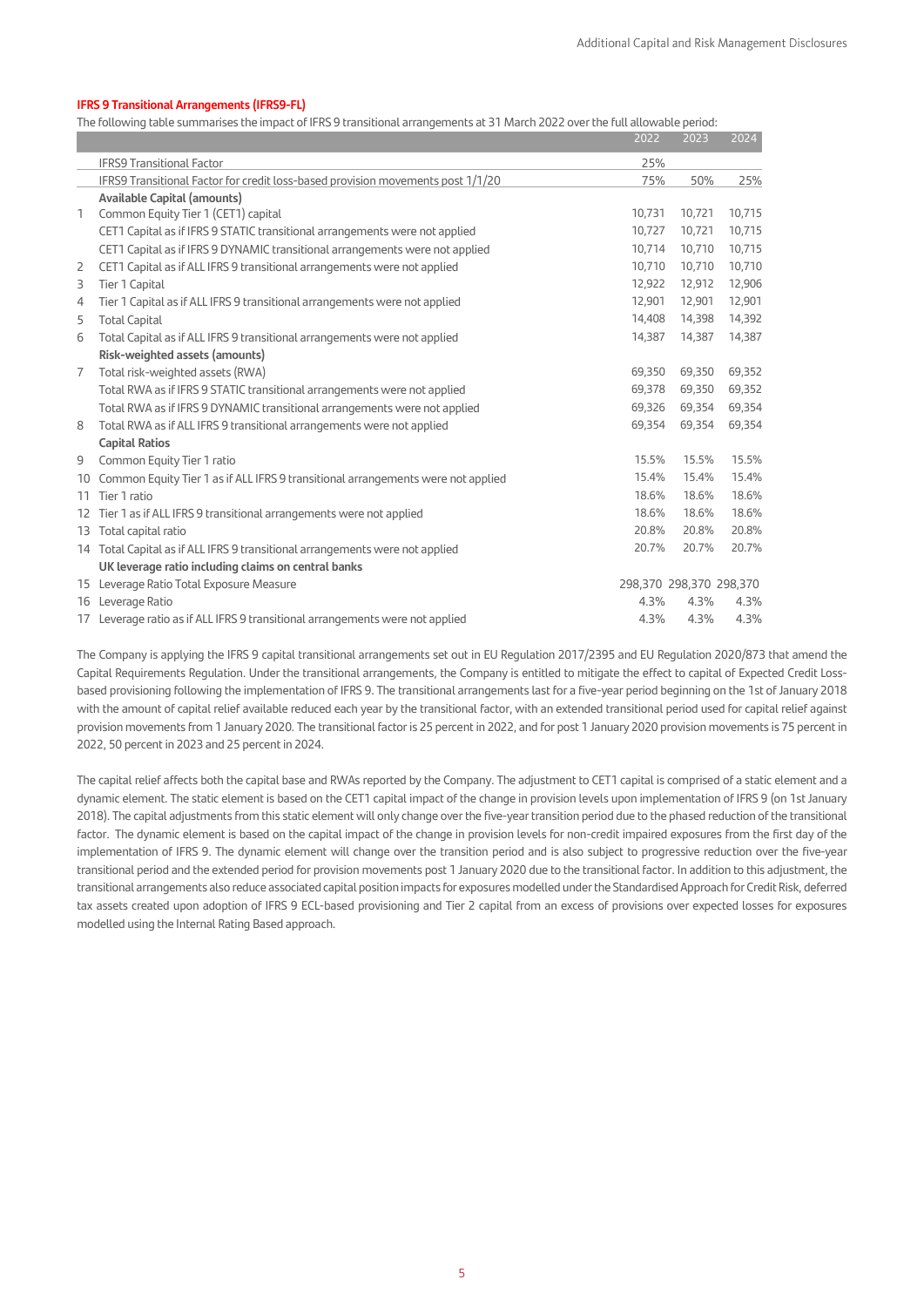### **Leverage Ratio**

The following table summarises the Company's end point Tier 1 UK Leverage ratio at 31 March 2022 together with the previously disclosed quarter end information at 31 December 2021, 30 September 2021, 30 June 2021 and 31 March 2021. The UK Leverage Ratio is consistent with the Leverage Ratio applied to large UK banks under the framework defined by the Financial Policy Committee's review of the Leverage Ratio.

|                                                                     | 31 March<br>2022 | 31 December<br>2021 | 30 September<br>2021 | 30 June<br>2021 | 31 March<br>2021 |
|---------------------------------------------------------------------|------------------|---------------------|----------------------|-----------------|------------------|
|                                                                     |                  |                     |                      |                 |                  |
| Common Equity Tier 1 (CET1) capital (£m)                            | 10.731           | 10.848              | 11.450               | 11.292          | 11.111           |
| End point Additional Tier 1 (AT1) capital (£m)                      | 2,016            | 2,001               | 2.034                | 2.070           | 2,069            |
| End point Tier 1 capital $(fm)$                                     | 12.747           | 12,849              | 13.484               | 13,362          | 13,180           |
|                                                                     |                  |                     |                      |                 |                  |
| Leverage Exposure UK (£bn) (including claims on central banks)      | 298.4            | 300.4               | 294.8                | 299.7           | 301.7            |
| Leverage Exposure UK1 (£bn) (excluding claims on central banks)     | 248.1            | 246.3               | 250.3                | 254.7           | 254.7            |
|                                                                     |                  |                     |                      |                 |                  |
| End point Tier 1 Leverage Ratio UK (incl. claims on central banks)  | 4.3%             | 4.3%                | 4.6%                 | 4.5%            | 4.4%             |
| End point Tier 1 Leverage Ratio UK1 (excl. claims on central banks) | 5.1%             | 5.2%                | 5.4%                 | 5.2%            | 5.2%             |
|                                                                     |                  |                     |                      |                 |                  |
| Average Tier 1 Leverage Ratio UK1 (excl. claims on central banks)   | 5.1%             | 5.5%                | 5.4%                 | 5.3%            | 5.1%             |

The UK leverage ratio decreased 10bps to 5.1%, largely due to the change in treatment of software assets on 1 January 2022 which removed a c10bps benefit as well as higher leverage exposure from asset growth. The UK leverage ratio is 150bps above regulatory minimum.

**1** Includes the impact of AT1 cap on end point AT1 capital and deductions permitted under the recommendation from the Financial Policy Committee on 25th July 2016.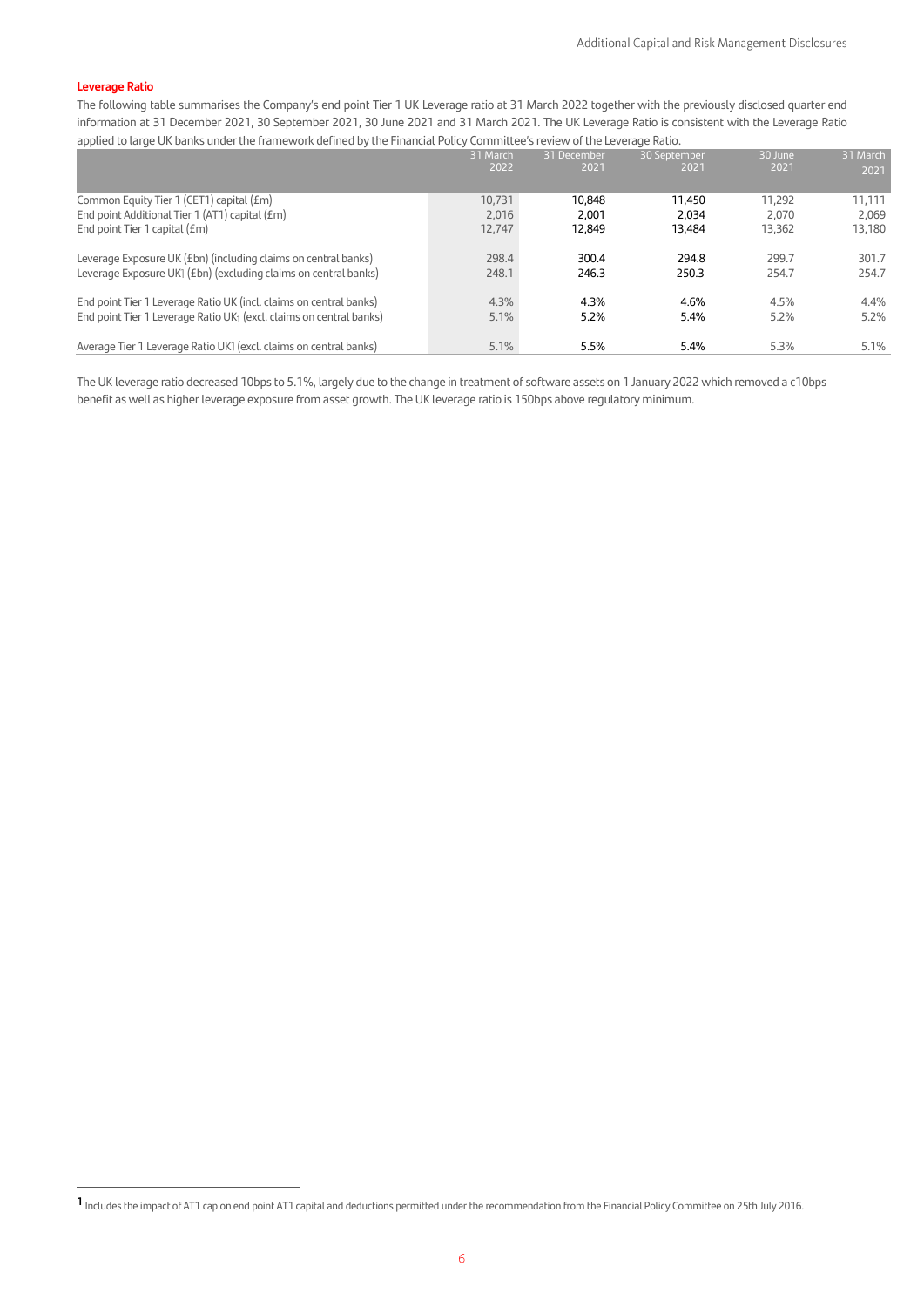## **Liquidity Coverage Ratio (LIQ1)**

The values presented below are the simple average of the preceding monthly periods ending on the reporting date as specified in the table:

|                  |                                                                    | Total unweighted value<br>(average) |                        |                               | Total weighted value<br>(average) |            |                        |                        |                        |
|------------------|--------------------------------------------------------------------|-------------------------------------|------------------------|-------------------------------|-----------------------------------|------------|------------------------|------------------------|------------------------|
|                  |                                                                    | 31 March                            | 31 December            | 30 September 30 June 31 March |                                   |            | 31 December            | 30 September 30 June   |                        |
| <b>UK 1a</b>     | Quarter ending on                                                  | 2022<br>fm                          | 2021<br>f <sub>m</sub> | 2021<br>fm                    | 2021<br>fm                        | 2022<br>Em | 2021<br>f <sub>m</sub> | 2021<br>f <sub>m</sub> | 2021<br>f <sub>m</sub> |
| UK <sub>1b</sub> | Number of data points used in the calculation of averages          | 12                                  | 12                     | 12                            | 12                                | 12         | 12                     | 12                     | 12                     |
|                  | <b>HIGH-QUALITY LIQUID ASSETS</b>                                  |                                     |                        |                               |                                   |            |                        |                        |                        |
| 1                | Total high-quality liquid assets (HQLA)                            |                                     | 49,412                 | 48,341                        | 48,723                            | 48,706     | 49,203                 | 48,110                 | 48,459                 |
|                  | <b>CASH-OUTFLOWS</b>                                               |                                     |                        |                               |                                   |            |                        |                        |                        |
|                  | Retail deposits and deposits from small business                   |                                     |                        |                               |                                   |            |                        |                        |                        |
| 2                | customers, of which:                                               | 149,460                             | 149,033                | 147,483 144,969               |                                   | 9,034      | 8,953                  | 8,786                  | 8,561                  |
| 3                | Stable deposits                                                    | 126,630                             | 126,909                | 126,398 125,219               |                                   | 6,331      | 6,346                  | 6,320                  | 6,261                  |
| 4                | Less stable deposits                                               | 22,830                              | 22,124                 |                               | 21,085 19,750                     | 2,703      | 2,607                  | 2,466                  | 2,300                  |
| 5                | Unsecured wholesale funding                                        | 27,541                              | 26,079                 |                               | 28,478 28,952                     | 14,935     | 14,605                 | 15,689                 | 15,982                 |
|                  | Operational deposits (all counterparties) and deposits in          |                                     |                        |                               |                                   |            |                        |                        |                        |
| 6                | networks of cooperative banks                                      | 1,015                               | 534                    | 138                           | $\sim$                            | 192        | 103                    | 27                     |                        |
| 7                | Non-operational deposits (all counterparties)                      | 24,642                              | 23,479                 | 26,290                        | 26,874                            | 12,859     | 12,436                 | 13,612                 | 13,904                 |
| 8                | Unsecured debt                                                     | 1,884                               | 2,066                  | 2,050                         | 2,078                             | 1,884      | 2,066                  | 2,050                  | 2,078                  |
| 9                | Secured wholesale funding                                          |                                     | 14,610                 | 16,552                        | 16,354                            | 144        | 184                    | 285                    | 317                    |
| 10               | <b>Additional requirements</b>                                     | 14,678                              | 16,655                 | 18,956                        | 20,327                            | 6,345      | 7,141                  | 8,013                  | 8,584                  |
|                  | Outflows related to derivative exposures and other                 |                                     |                        |                               |                                   |            |                        |                        |                        |
| 11               | collateral requirements                                            | 4,956                               | 5,313                  | 5,843                         | 6,396                             | 4,957      | 5,313                  | 5,843                  | 6,396                  |
| 12               | Outflows related to loss of funding on debt products               | 253                                 | 492                    | 598                           | 467                               | 253        | 492                    | 598                    | 467                    |
| 13               | Credit and liquidity facilities                                    | 9,469                               | 10,850                 | 12,515                        | 13,464                            | 1,135      | 1,336                  | 1,572                  | 1,721                  |
| 14               | Other contractual funding obligations                              | 175                                 | 75                     | 81                            | 77<br>26.878                      | 116        |                        |                        |                        |
| 15               | Other contingent funding obligations<br><b>TOTAL CASH OUTFLOWS</b> | 28,605                              | 27,906                 | 27,508                        |                                   | 2,480      | 2,398                  | 2,323                  | 2,215<br>35,096 35,659 |
| 16               | <b>CASH-INFLOWS</b>                                                |                                     | 234,358                | 239,058 237,557               |                                   | 33,054     | 33,281                 |                        |                        |
| 17               | Secured lending (e.g reverse repos)                                | 5423                                | 8,806                  | 9,675                         | 8,922                             | 13         | 22                     | 20                     | 30                     |
| 18               | Inflows from fully performing exposures                            | 1,703                               | 1,585                  | 1,563                         | 1,501                             | 1,094      | 1,024                  | 1,013                  | 972                    |
| 19               | Other cash inflows                                                 | 1,804                               | 1,686                  | 1,701                         | 1,888                             | 557        | 475                    | 513                    | 718                    |
|                  | (Difference between total weighted inflows and total               |                                     |                        |                               |                                   |            |                        |                        |                        |
|                  | weighted outflows arising from transactions in third               |                                     |                        |                               |                                   |            |                        |                        |                        |
|                  | countries where there are transfer restrictions or which are       |                                     |                        |                               |                                   |            |                        |                        |                        |
| <b>UK19a</b>     | denominated in non-convertible currencies)                         |                                     |                        |                               |                                   |            |                        |                        |                        |
| <b>UK19b</b>     | (Excess inflows from a related specialised credit institution)     |                                     |                        |                               |                                   |            |                        |                        |                        |
| 20               | <b>TOTAL CASH INFLOWS</b>                                          | 8,930                               | 12,077                 | 12,939                        | 12,311                            | 1,664      | 1,521                  | 1,546                  | 1,720                  |
| <b>UK20a</b>     | Fully exempt inflows                                               |                                     |                        |                               |                                   |            |                        |                        |                        |
| <b>UK20b</b>     | Inflows Subject to 90% Cap                                         |                                     |                        |                               |                                   |            |                        |                        |                        |
| <b>UK20c</b>     | Inflows Subject to 75% Cap                                         | 8,930                               | 9,654                  | 10,259                        | 9,539                             | 1,664      | 1,521                  | 1,546                  | 1,720                  |
|                  | <b>TOTAL ADJUSTED VALUE</b>                                        |                                     |                        |                               |                                   |            |                        |                        |                        |
| <b>UK21</b>      | <b>LIQUIDITY BUFFER</b>                                            |                                     |                        |                               |                                   | 48,706     | 49,203                 | 48,110                 | 48,459                 |
| 22               | TOTAL NET CASH OUTFLOWS                                            |                                     |                        |                               |                                   | 31,390     | 32,726                 | 33,853                 | 34,016                 |
| 23               | <b>LIQUIDITY COVERAGE RATIO (%)</b>                                |                                     |                        |                               |                                   | 155.17     | 150.35                 |                        | 142.12 142.46          |

## **Key Movements**

Strong LCR of 171%, significantly above regulatory requirements.

# **Qualitative information on LCR (LIQB)**

| Row |                                                                                                                                                                           | Qualitative information - Free format                                                                                                                                                                                                                                                                                                                                                                                                                                                              |
|-----|---------------------------------------------------------------------------------------------------------------------------------------------------------------------------|----------------------------------------------------------------------------------------------------------------------------------------------------------------------------------------------------------------------------------------------------------------------------------------------------------------------------------------------------------------------------------------------------------------------------------------------------------------------------------------------------|
| (a) | Explanations on the main drivers<br>of LCR results and the evolution<br>of the contribution of inputs to<br>the LCR's calculation over time                               | The LCR requirement (weighted) is broadly consistent over time, driven mainly by deposits. Corporate deposits contribute<br>a greater requirement despite Retail deposits being significantly larger in number, as a result of the standardised LCR<br>weightings. HQLA has increased as a result of deposit growth and TFSME drawdowns (which have a significantly smaller<br>impact on the requirement). The LCR maintains a significantly surplus to both internal and regulatory requirements. |
| (b) | Explanations on the changes in<br>the LCR over time                                                                                                                       | The LCR at HoldCo was 178% and 171% at the RFB DolSub.<br>The LCR has over increased through 2021 primarily due to the increase in Retail deposits and TFMSE drawings, with<br>additional term funding raised in Q1 2022 helped increase the ratio further.                                                                                                                                                                                                                                        |
| (c) | Explanations on the actual<br>concentration of funding sources                                                                                                            | Santander UK is largely funded through customer deposits (£191bn), with the significant proportion being Retail. We also<br>have a c£67.5bn of wholesale funding which includes both secured and unsecured term funding and c£32bn of TFSME<br><b>Funding</b>                                                                                                                                                                                                                                      |
| (d) | High-level description of the<br>composition of the institution's<br>liquidity buffer.                                                                                    | The liquidity buffer is largely compromised (>95%) of Level 1 assets, primarily cash held in our Bank of England Reserve<br>Account.                                                                                                                                                                                                                                                                                                                                                               |
| (e) | Derivative exposures and<br>potential collateral calls                                                                                                                    | The main drivers of derivative exposures / potential collateral calls are the Historic Look Back Approach (HLBA) to<br>calculating collateral requirements in the LCR and collateral outflows due to counterparties in the event of a deterioration<br>of our own credit quality. As secured issuance volumes have been reduced as a result of our participation in the TFSME,<br>this has in turn reduced these amounts.                                                                          |
| (f) | Currency mismatch in the LCR                                                                                                                                              | We have no material mismatch in our currency LCRs, with most of the funding raised in currency swapped back to GBP<br>and the remainder being used to fund structural currency assets.                                                                                                                                                                                                                                                                                                             |
| (g) | Other items in the LCR<br>calculation that are not captured<br>in the LCR disclosure template<br>but that the institution considers<br>relevant for its liquidity profile | The LCR requirement (weighted) is broadly consistent over time, driven mainly by deposits. Corporate deposits contribute<br>a greater requirement despite Retail deposits being significantly larger in number, as a result of the standardised LCR<br>weightings. HQLA has increased as a result of deposit growth and TFSME drawdowns (which have a significantly smaller<br>impact on the requirement). The LCR maintains a significantly surplus to both internal and regulatory requirements. |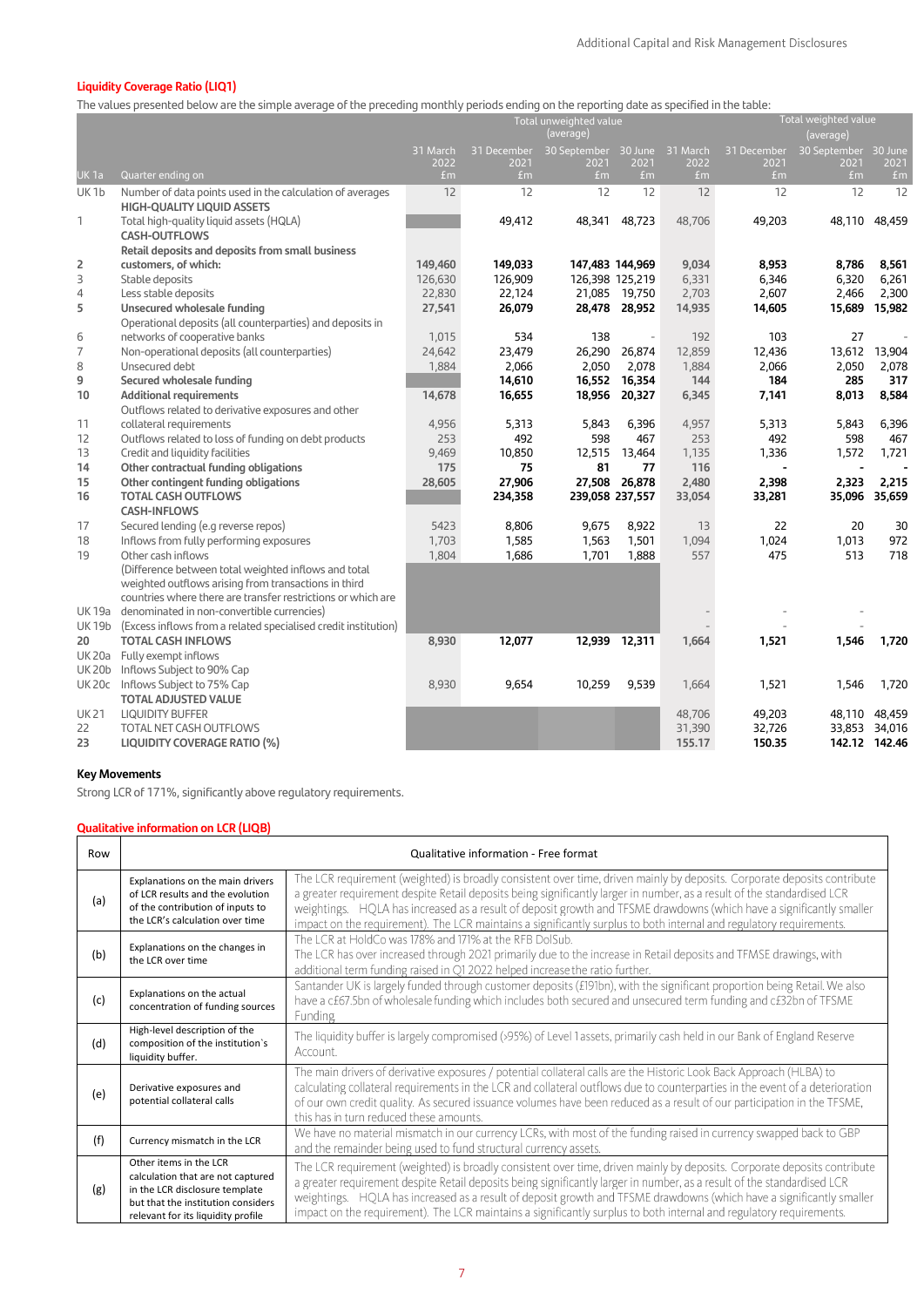#### **RWA and Capital Requirements**

### **Overview of RWA (OV1)**

The following table details RWA and equivalent Own Funds Requirements. Own Funds Requirements are calculated as RWA multiplied by 8%:

|               |                                                                                            | Amounts (RWEAs) | Risk Weighted Exposure | <b>Total Own Funds</b><br>Requirements |
|---------------|--------------------------------------------------------------------------------------------|-----------------|------------------------|----------------------------------------|
|               |                                                                                            |                 | 31 March 31 December   | 31 March                               |
|               |                                                                                            | 2022            | 2021                   | 2022                                   |
|               |                                                                                            | £bn             | <b>£bn</b>             | £bn'                                   |
| 1             | Credit risk (excluding counterparty credit risk) <sup>1</sup>                              | 61.1            | 59.4                   | 4.9                                    |
| 2             | - Of which: standardised approach (SA)                                                     | 17.0            | 16.0                   | 1.4                                    |
| 3             | - Of which: foundation internal rating-based approach (FIRB) approach                      | 1.9             | 2.0                    | 0.2                                    |
| 4             | - Of which: slotting approach                                                              | 2.8             | 2.9                    | 0.2                                    |
| UK4a          | - Of which: equities under the simple risk weighted approach                               | 0.2             | 0.2                    | 0.0                                    |
| 5             | - Of which: advanced internal rating-based approach (AIRB) approach                        | 39.2            | 38.3                   | 3.1                                    |
| 6             | Counterparty credit risk (CCR) <sup>1</sup>                                                | 0.6             | 0.6                    | 0.0                                    |
| 7             | - Of which: standardised approach                                                          | 0.3             | 0.3                    | 0.0                                    |
| 8             | - Of which: internal model method (IMM)                                                    | 0.3             | 0.3                    | 0.0                                    |
| UK8a          | - Of which exposures to a CCP                                                              |                 |                        |                                        |
| UK8b          | - Of which credit valuation adjustment - CVA                                               | 0.2             | 0.4                    | 0.0                                    |
| 9             | - Of which: other CCR                                                                      |                 |                        | $\overline{\phantom{a}}$               |
| 15            | Settlement risk                                                                            |                 |                        |                                        |
| 16            | Securitisation exposures in the non-trading book (after cap) <sup>2</sup>                  | 0.4             | 0.8                    | 0.0                                    |
| 17            | - Of which: SEC-IRBA approach                                                              |                 | 0.1                    | 0.0                                    |
| 18            | - Of which: SEC-ERBA (including IAA)                                                       | 0.3             | 0.4                    | 0.0                                    |
| 19            | - Of which: SEC-SA approach                                                                | 0.1             | 0.3                    | 0.0                                    |
| <b>UK19a</b>  | - Of which: 1250% / deduction                                                              |                 |                        |                                        |
| 20            | Position, foreign exchange and commodities risks (Market risk) <sup>1</sup>                | 0.3             | 0.2                    | 0.0                                    |
| 21            | - Of which: standardised approach                                                          | 0.3             | 0.2                    | 0.0                                    |
| 22            | - Of which: internal model approach (IMA)                                                  |                 |                        | $\overline{\phantom{a}}$               |
| <b>UK22a</b>  | Large exposures                                                                            |                 |                        |                                        |
| 23            | Operational risk <sup>1</sup>                                                              | 6.7             | 6.7                    | 0.5                                    |
| <b>UK23a</b>  | - Of which: basic indicator approach                                                       |                 |                        |                                        |
| <b>UK 23b</b> | - Of which: standardised approach                                                          | 6.7             | 6.7                    | 0.5                                    |
| <b>UK23c</b>  | - Of which: advanced measurement approach                                                  |                 |                        |                                        |
| 24            | Amounts below the thresholds for deduction (subject to 250% risk weight) (For information) |                 |                        |                                        |
| 29            | Total <sup>1</sup>                                                                         | 69.3            | 68.1                   | 5.5                                    |
|               |                                                                                            |                 |                        |                                        |

# **RWA flow statements of credit risk exposures under IRB and RWA flow statements of credit risk exposures under standardised3 (CR8)**

### **RWEA flow statements of credit risk exposures under IRB**

|                                                 | <b>RWEA</b> | Capital      |
|-------------------------------------------------|-------------|--------------|
|                                                 | <b>£bn</b>  | requirements |
| Risk weighted exposure amount as at 31 December | 43.8        | 3.5          |
| 2 Asset size                                    | 0.8         | 0.1          |
| 3 Asset quality                                 | (0.2)       |              |
| 4 Model updates                                 |             |              |
| 5 Methodology and policy                        |             |              |
| 6 Acquisitions and disposals                    |             |              |
| 7 Foreign exchange movements                    |             |              |
| 8 Other                                         |             |              |
| 9 Risk weighted exposure amount as at 31 March  | 44.4        | 3.6          |

### **RWEA flow statements of credit risk exposures under standardised approach**

|                                                 | <b>RWEA</b><br>£bn | Capital<br>requirements |
|-------------------------------------------------|--------------------|-------------------------|
| Risk weighted exposure amount as at 31 December | 17.0               | 1.4                     |
| 2 Asset size                                    | 0.2                |                         |
| 3 Asset quality                                 |                    |                         |
| 4 Model updates                                 |                    |                         |
| 5 Methodology and policy                        | 0.5                |                         |
| 6 Acquisitions and disposals                    |                    |                         |
| 7 Foreign exchange movements                    | ۰                  |                         |
| 8 Other                                         | -                  |                         |
| 9 Risk weighted exposure amount as at 31 March  | 17.7               | 1.4                     |

£0.5bn increase in Methodology and policy in standardised approach is mainly driven by the implementation of a new definition of default (£0.6bn) which is partially offset by the change in treatment of software assets on 1 January 2022 with £ 0.1bn decrease in RWA.

**<sup>1</sup>** Balances which are not visible due to rounding have been included in the total.

**<sup>2</sup>** Includes 2 Significant Risk Transfer transactions which are subject to re-characterisation risk.

<sup>3</sup> Table excludes CVA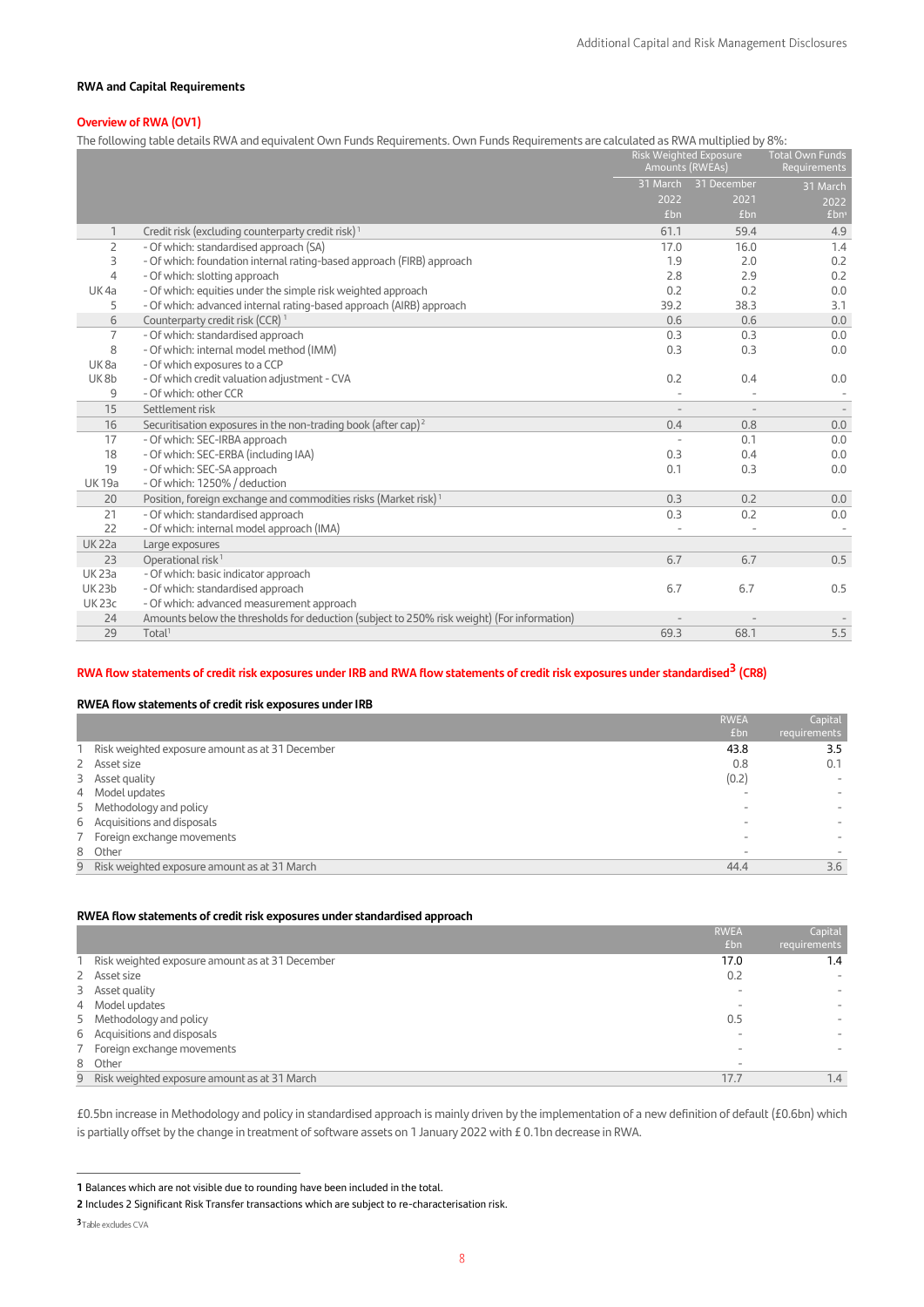### **Credit Risk and Counterparty Risk by Risk Class**

The following table details Risk Weighted Exposure Amount per risk class. Counterparty Risk and Credit Valuation Adjustment Risk are included in the table.

|                                            | 31 March    | 31 December | 30 September            | 30 June     | 31 March    |
|--------------------------------------------|-------------|-------------|-------------------------|-------------|-------------|
| Standardised Approach credit risk          | 2022<br>£bn | 2021<br>£bn | 2021<br>f <sub>bn</sub> | 2021<br>fbn | 2021<br>£bn |
| Institutions                               | 0.4         | 0.2         | 0.2                     | 0.2         | 0.2         |
| Corporates                                 | 5.7         | 5.7         | 5.5                     | 6.3         | 6.5         |
| <b>Standardised Retail</b>                 | 6.8         | 6.6         | 6.9                     | 8.0         | 7.6         |
| Secured by Mortgages on Immovable Property | 0.4         | 0.4         | 0.3                     | 0.2         | 0.2         |
| <b>Exposures in Default</b>                | 0.3         | 0.2         | 0.2                     | 0.2         | 0.2         |
| Higher-risk Categories                     |             |             |                         |             | 0.1         |
| <b>Covered Bonds</b>                       | 0.1         | 0.1         | 0.1                     | 0.1         | 0.1         |
| Equity                                     |             |             |                         |             |             |
| <b>Securitisation Positions</b>            | 0.4         | 0.7         | 0.5                     | 0.7         | 0.7         |
| Other                                      | 3.6         | 3.1         | 3.2                     | 3.8         | 3.7         |
| Total                                      | 17.7        | 17.0        | 16.9                    | 19.5        | 19.3        |

| IRB Approach credit risk                  | 31 March<br>2022<br>£ <sub>bn</sub> | 31 December<br>2021<br>£bn | 30 September<br>2021<br>Ebn | 30 June<br>2021<br>£bn | 31 March<br>2021<br>£bn |
|-------------------------------------------|-------------------------------------|----------------------------|-----------------------------|------------------------|-------------------------|
| Institutions                              | 0.2                                 | 0.3                        | 0.2                         | 0.3                    | 0.2                     |
| Corporates                                | 7.3                                 | 7.5                        | 8.4                         | 9.9                    | 10.8                    |
| IRB Retail Mortgages                      | 33.2                                | 32.4                       | 32.1                        | 31.9                   | 31.1                    |
| IRB Qualifying Revolving Retail Exposures | 1.8                                 | 1.8                        | 1.7                         | 1.6                    | 1.6                     |
| Other Retail                              | 1.7                                 | 1.6                        | 1.6                         | 1.6                    | 1.6                     |
| <b>Securitisation Positions</b>           |                                     | -                          | 0.1                         | 0.1                    | 0.1                     |
| IRB Equity Exposures - 370% Risk Weight   | 0.2                                 | 0.2                        | 0.5                         | 0.6                    | 0.5                     |
| Total                                     | 44.4                                | 43.8                       | 44.6                        | 46.0                   | 45.9                    |
| <b>CVA</b>                                | 0.2                                 | 0.4                        | 0.3                         | 0.3                    | 0.3                     |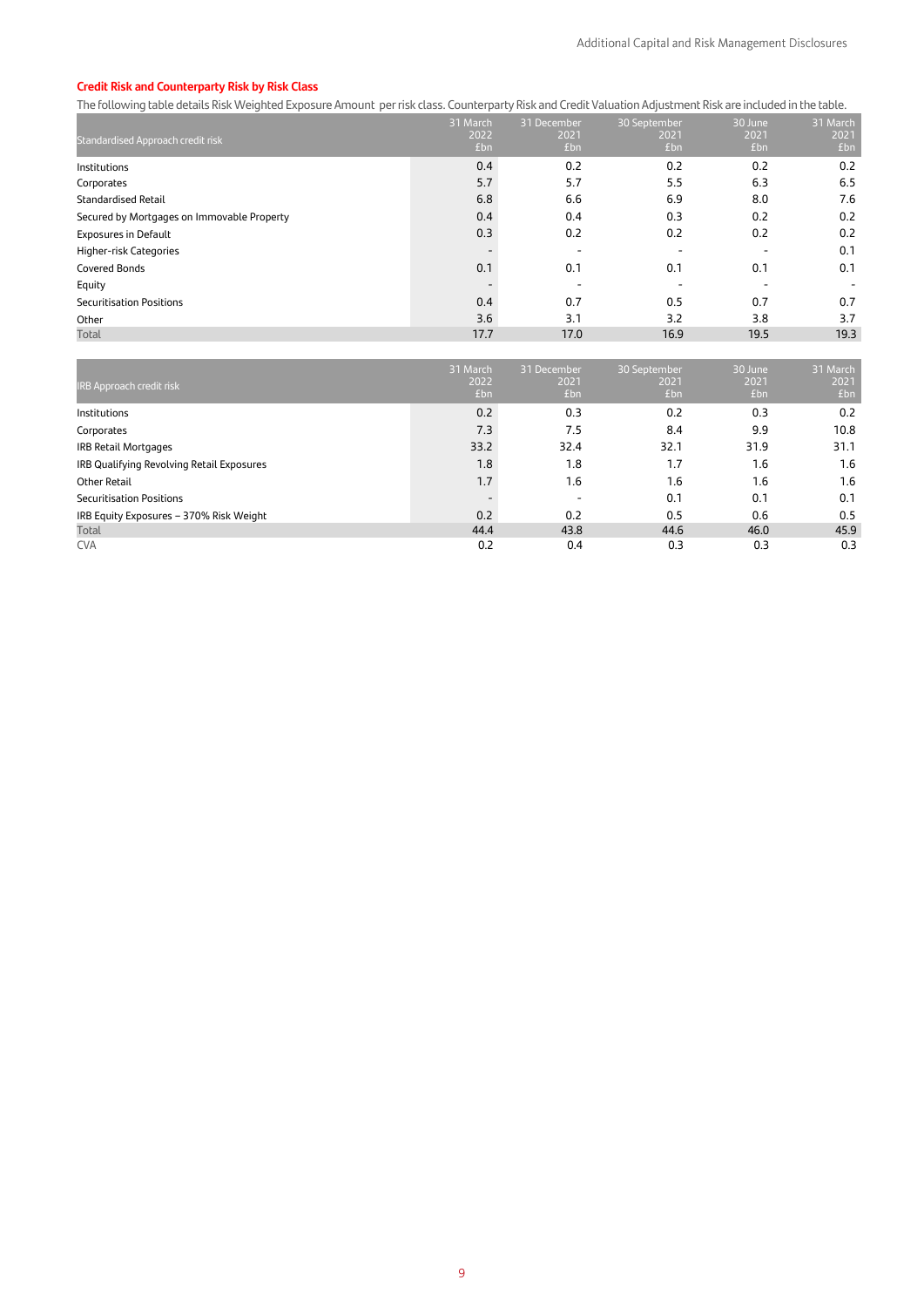## **Part 2**

# **March 2022 Additional Capital and Risk Management Disclosures for Santander UK plc Group**

## **Introduction**

As a wholly-owned large subsidiary under UK CRR, Santander UK plc (the RFB) is required to produce and publish annually a specified number of Pillar 3 disclosures rather than a complete set of Pillar 3 disclosures. In accordance with the EBA guidelines on disclosure frequency<sup>1</sup>, the RFB has assessed the need to publish capital-related disclosures more frequently than annually, and the disclosures deemed appropriate for more frequent publication have been included in the additional capital disclosures set out in this document. All disclosures cover the consolidated RFB Group position.

**<sup>1</sup>** EBA guidelines on materiality, proprietary and confidentiality and on disclosure frequency under Articles 432(1), 432(20) and 433 of Regulation (EU) No 575/2013.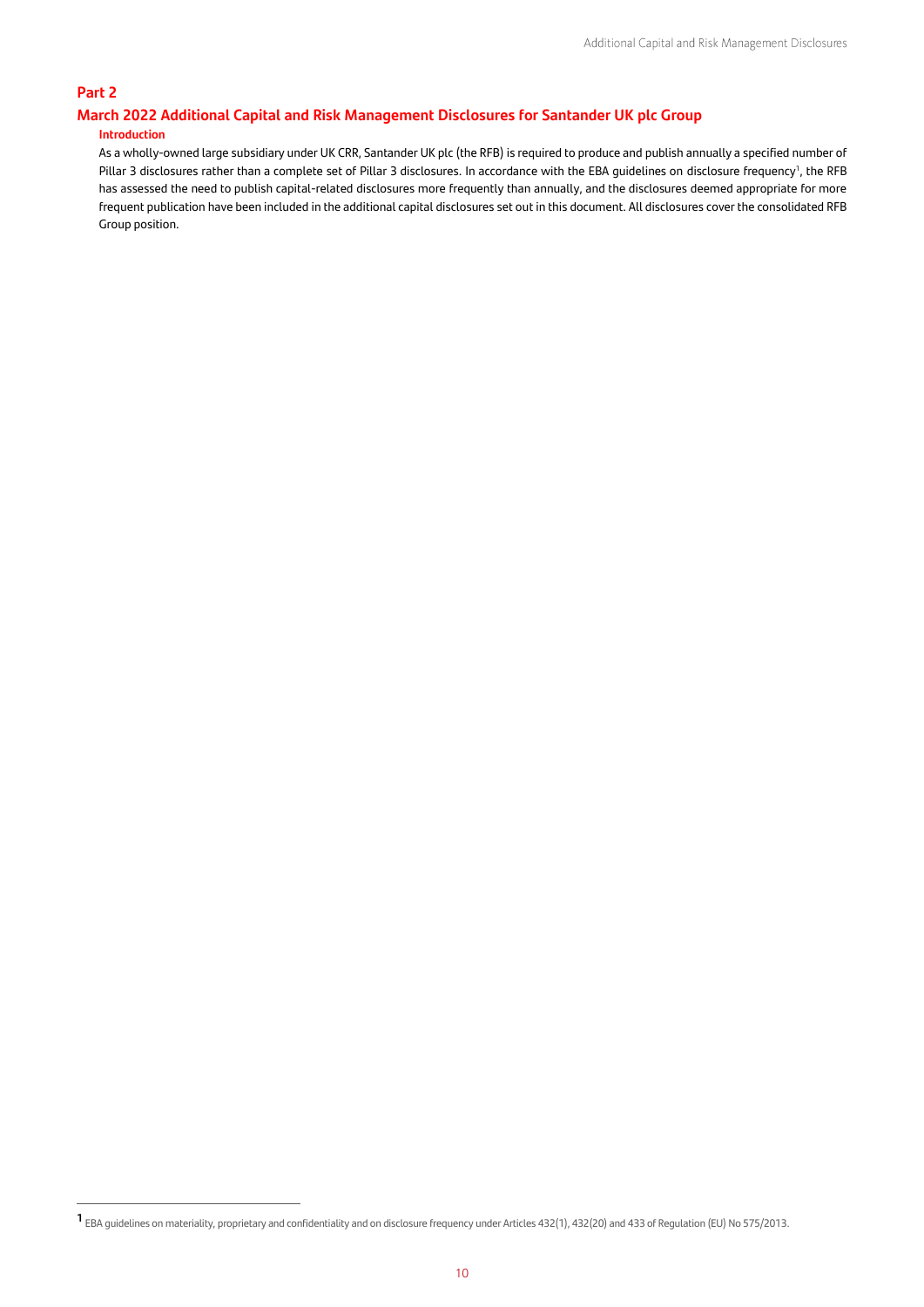### **Key metrics (KM1)**

The following table summarises the RFB Group's Own Funds and key risk-based capital ratios at 31 March 2022, together with the previously disclosed quarter end information at 31 December 2021, 30 September 2021, 30 June 2021 and 31 March 2021. Further detail on Risk Weighted Assets is included in the subsequent sections of this document:

|                  |                                                                                                               | 31 March               |                        | 31 December 30 September | 30 June    | 31 March               |
|------------------|---------------------------------------------------------------------------------------------------------------|------------------------|------------------------|--------------------------|------------|------------------------|
|                  |                                                                                                               | 2022<br>f <sub>m</sub> | 2021<br>f <sub>m</sub> | 2021<br>f <sub>m</sub>   | 2021<br>Em | 2021<br>f <sub>m</sub> |
|                  |                                                                                                               |                        |                        |                          |            |                        |
|                  | Available own funds (amounts)                                                                                 |                        |                        |                          |            |                        |
| 1                | Common Equity Tier 1 (CET1) capital                                                                           | 10,698                 | 10,820                 | 11,446                   | 11,289     | 11,108                 |
| $\overline{2}$   | Tier 1 capital                                                                                                | 12,654                 | 12,939                 | 13,565                   | 13,407     | 13,226                 |
| 3                | Total capital                                                                                                 | 14,332                 | 14,755                 | 15,027                   | 15,026     | 14,900                 |
|                  | Risk-weighted exposure amounts                                                                                |                        |                        |                          |            |                        |
| 4                | Total risk-weighted exposure amount                                                                           | 68,234                 | 67,148                 | 67,637                   | 71,673     | 71,502                 |
|                  | Capital ratios (as a percentage of risk-weighted exposure amount)                                             |                        |                        |                          |            |                        |
| 5                | Common Equity Tier 1 ratio (%)                                                                                | 15.68%                 | 16.10%                 | 16.90%                   | 15.80%     | 15.50%                 |
| 6                | Tier 1 ratio (%)                                                                                              | 18.55%                 | 19.20%                 | 20.10%                   | 18.70%     | 18.50%                 |
| $\overline{7}$   | Total capital ratio (%)                                                                                       | 21.00%                 | 21.90%                 | 22.20%                   | 21.00%     | 20.80%                 |
|                  | Additional own funds requirements based on SREP (as a percentage of risk-weighted exposure<br>amount)         |                        |                        |                          |            |                        |
| UK7a             | Additional CET1 SREP requirements (%)                                                                         | 2.92%                  | 2.94%                  | 2.81%                    | 2.76%      | 2.76%                  |
| UK7b             | Additional AT1 SREP requirements (%)                                                                          | 0.97%                  | 0.98%                  | 0.94%                    | 0.92%      | 0.92%                  |
| UK7c             | Additional T2 SREP requirements (%)                                                                           | 1.30%                  | 1.31%                  | 1.25%                    | 1.23%      | 1.23%                  |
| UK7d             | Total SREP own funds requirements (%)                                                                         | 5.20%                  | 5.23%                  | 5.00%                    | 4.91%      | 4.92%                  |
|                  | Combined buffer requirement (as a percentage of risk-weighted exposure amount)                                |                        |                        |                          |            |                        |
| 8                | Capital conservation buffer (%)                                                                               | 2.50%                  | 2.50%                  | 2.50%                    | 2.50%      | 2.50%                  |
| UK8a             | Conservation buffer due to macro-prudential or systemic risk identified at the level of a Member<br>State (%) |                        |                        |                          |            |                        |
| 9                | Institution specific countercyclical buffer (%)                                                               |                        |                        |                          |            |                        |
| UK <sub>9a</sub> | Systemic risk buffer (%)                                                                                      |                        |                        |                          |            |                        |
| 10               | Global Systemically Important Institution buffer (%)                                                          |                        |                        |                          |            |                        |
| <b>UK10a</b>     | Other Systemically Important Institution buffer                                                               | 1.00%                  | 1.00%                  | 1.00%                    | 1.00%      | 1.00%                  |
| 11               | Combined buffer requirement (%)                                                                               | 3.50%                  | 3.50%                  | 3.50%                    | 3.50%      | 3.50%                  |
| <b>UK11a</b>     | Overall capital requirements (%)                                                                              | 16.70%                 | 16.73%                 | 16.50%                   | 16.41%     | 16.42%                 |
| 12               | CET1 available after meeting the total SREP own funds requirements (%)                                        | 4.30%                  | 5.17%                  | 5.70%                    | 4.59%      | 4.38%                  |
|                  | Leverage ratio                                                                                                |                        |                        |                          |            |                        |
| 13               | Total exposure measuring excluding claims on central banks                                                    | 243.6                  | 242.1                  | 246.1                    | 250.5      | 250.5                  |
| 14               | Leverage ratio excluding claims on central banks (%)                                                          | 5.2%                   | 5.3%                   | 5.4%                     | 5.3%       | 5.2%                   |
|                  | Additional leverage ratio disclosure requirements                                                             |                        |                        |                          |            |                        |
| 14a              | Fully loaded ECL accounting model leverage ratio excluding claims on central banks (%)                        | 5.2%                   | 5.3%                   | 5.4%                     | 5.3%       | 5.2%                   |
| 14 <sub>b</sub>  | Leverage ratio including claims on central banks (%)                                                          | 4.3%                   | 4.3%                   | 4.6%                     | 4.5%       | 4.4%                   |
| 14c              | Average leverage ratio excluding claims on central banks (%)                                                  | 5.2%                   | 5.5%                   | 5.4%                     | 5.3%       | 5.1%                   |
| 14d              | Average leverage ratio including claims on central banks (%)                                                  | 4.3%                   | 4.5%                   | 4.6%                     | 4.5%       | 4.3%                   |
| 14e              | Countercyclical leverage ratio buffer (%)                                                                     | 0.0%                   | 0.0%                   | 0.0%                     | 0.0%       | 0.0%                   |
|                  | <b>Liquidity Coverage Ratio</b>                                                                               |                        |                        |                          |            |                        |
| 15               | Total high-quality liquid assets (HQLA) (Weighted value-average)                                              | 48,359                 | 51,266                 | 44,284                   | 46,802     | 50,112                 |
| <b>UK16a</b>     | Cash outflows - Total weighted value                                                                          | 30,787                 | 31,893                 | 31,787                   | 33,435     | 38,041                 |
| <b>UK16b</b>     | Cash inflows - Total weighted value                                                                           | 3,330                  | 1,454                  | 1,675                    | 1,322      | 1,792                  |
| 16               | Total net cash outflows (adjusted value)                                                                      | 27,457                 | 30,439                 | 30,112                   | 32,113     | 36,249                 |
| 17               | Liquidity coverage ratio (%)                                                                                  | 176,12%                | 168.40%                | 147.10%                  | 145.70%    | 138.20%                |
|                  |                                                                                                               |                        |                        |                          |            |                        |

#### Key Movements

The CET1 capital ratio decreased 40bps to 15.7%, this was largely as a result of regulatory changes that took effect from January 2022, which included the reintroduction of the full CET1 deduction for software assets and the implementation of the new regulatory guidance related to definition of default. Without these one-off regulatory changes, the CET1 capital ratio would have remained broadly flatin the period. The UK leverage ratio decreased 10bps to 5.2%, largely due to the change in treatment of software assets on 1 January 2022 which removed a c10bps benefit as well as higher leverage exposure from asset growth. The UK leverage ratio is 160bps above regulatory minimum. Total capital ratio decreased by 90bps to 21.0%, due to the one-off regulatory changes taking effect 1 January 2022 and the reduction in capital securities in issue and the increased effect from January 2022 of the CRD IV Grandfathering Cap rules that reduce the recognition of grandfathered capital instruments issued by Santander UK plc.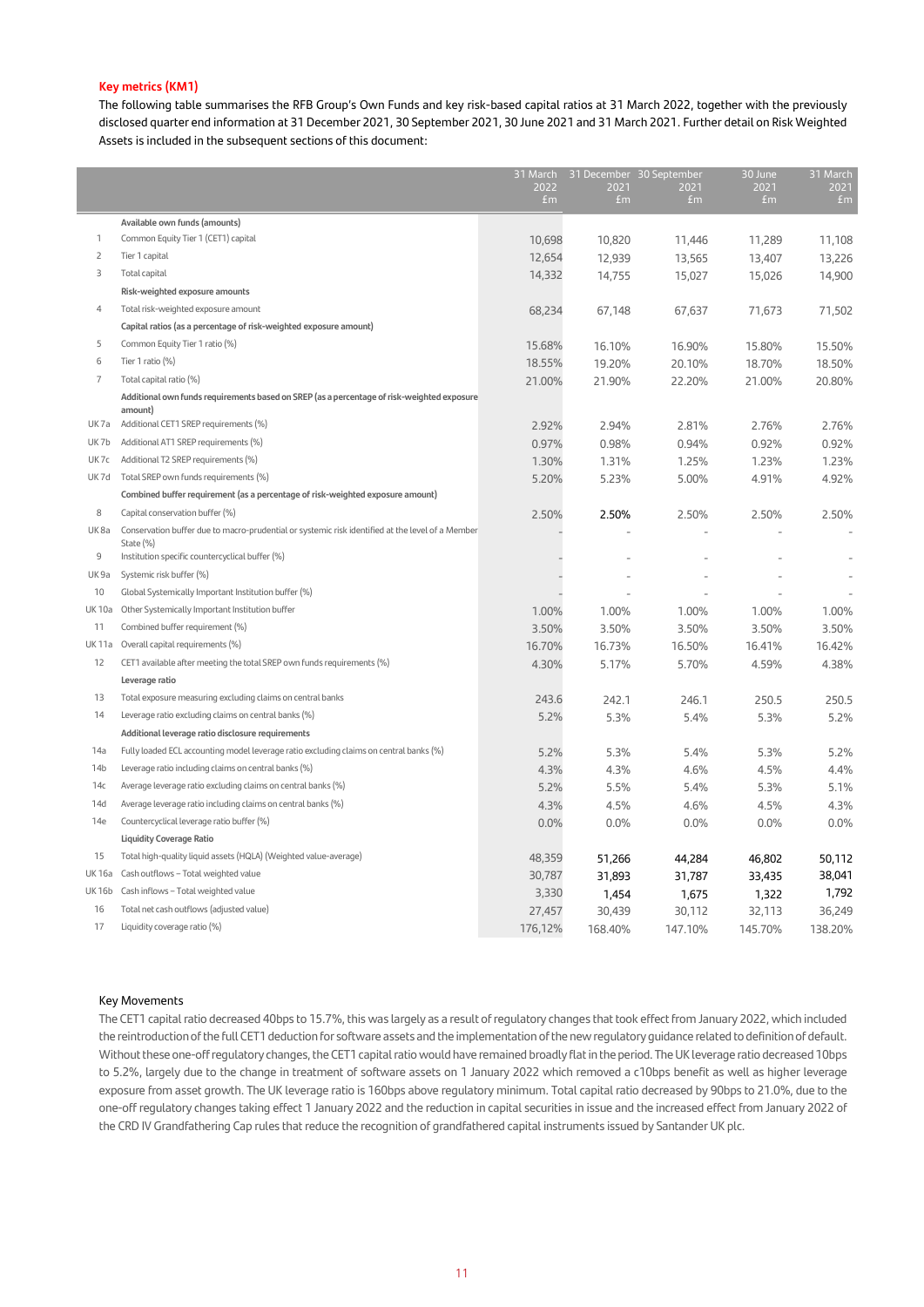### **IFRS 9 Transitional Arrangements (IFRS9 – FL)**

The following table summarises the impact of IFRS 9 transitional arrangements at 30 September 2021 over the full allowable period:

|   |                                                                                     | 2022   | 2023                    | 2024   |
|---|-------------------------------------------------------------------------------------|--------|-------------------------|--------|
|   | <b>IFRS9 Transitional Factor</b>                                                    | 25%    |                         |        |
|   | IFRS9 Transitional Factor for credit loss-based provision movements post 1/1/20     | 75%    | 50%                     | 25%    |
|   | <b>Available Capital (amounts)</b>                                                  |        |                         |        |
| 1 | Common Equity Tier 1 (CET1) capital                                                 | 10,698 | 10,688                  | 10,682 |
|   | CET1 Capital as if IFRS 9 STATIC transitional arrangements were not applied         | 10,694 | 10,688                  | 10,682 |
|   | CET1 Capital as if IFRS 9 DYNAMIC transitional arrangements were not applied        | 10,681 | 10,677                  | 10,677 |
| 2 | CET1 Capital as if ALL IFRS 9 transitional arrangements were not applied            | 10,677 | 10,677                  | 10,677 |
| 3 | Tier 1 Capital                                                                      | 12,654 | 12,644                  | 12,638 |
| 4 | Tier 1 Capital as if ALL IFRS 9 transitional arrangements were not applied          | 12,633 | 12,633                  | 12,633 |
| 5 | <b>Total Capital</b>                                                                | 14,332 | 14,322                  | 14,316 |
| 6 | Total Capital as if ALL IFRS 9 transitional arrangements were not applied           | 14,311 | 14,311                  | 14,311 |
|   | Risk-weighted assets (amounts)                                                      |        |                         |        |
| 7 | Total risk-weighted assets (RWA)                                                    | 68,234 | 68.234                  | 68,236 |
|   | Total RWA as if IFRS 9 STATIC transitional arrangements were not applied            | 68,262 | 68,234                  | 68,236 |
|   | Total RWA as if IFRS 9 DYNAMIC transitional arrangements were not applied           | 68,210 | 68,238                  | 68,238 |
| 8 | Total RWA as if ALL IFRS 9 transitional arrangements were not applied               | 68,238 | 68,238                  | 68,238 |
|   | <b>Capital Ratios</b>                                                               |        |                         |        |
| 9 | Common Equity Tier 1 ratio                                                          | 15.7%  | 15.7%                   | 15.7%  |
|   | 10 Common Equity Tier 1 as if ALL IFRS 9 transitional arrangements were not applied | 15.7%  | 15.7%                   | 15.7%  |
|   | 11 Tier 1 ratio                                                                     | 18.5%  | 18.4%                   | 18.4%  |
|   | 12 Tier 1 as if ALL IFRS 9 transitional arrangements were not applied               | 18.5%  | 18.5%                   | 18.5%  |
|   | 13 Total capital ratio                                                              | 20.9%  | 20.9%                   | 20.9%  |
|   | 14 Total Capital as if ALL IFRS 9 transitional arrangements were not applied        | 21.0%  | 21.0%                   | 21.0%  |
|   | UK leverage ratio including claims on central banks                                 |        |                         |        |
|   | 15 Leverage Ratio Total Exposure Measure                                            |        | 292,079 292,079 292,079 |        |
|   | 16 Leverage Ratio                                                                   | 4.3%   | 4.3%                    | 4.3%   |
|   | 17 Leverage ratio as if ALL IFRS 9 transitional arrangements were not applied       | 4.3%   | 4.3%                    | 4.3%   |

The RFB group is applying the IFRS 9 capital transitional arrangements set out in EU Regulation 2017/2395 and EU Regulation 2020/873 that amend the Capital Requirements Regulation. Under the transitional arrangements, the RFB group is entitled to mitigate the effect to capital of ECL-based provisioning following the implementation of IFRS 9. The transitional arrangements last for a five-year period beginning on the 1 January 2018 with the amount of capital relief available reduced each year by the transitional factor, with an extended transitional period used for capital relief against provision movements from 1 January 2020. The transitional factor is 25 percent in 2021, and for post 1 January 2020 provision movements is 75 percent in 2022, 50 percent in 2023 and 25 percent in 2024.

The capital relief affects both the capital base and RWAs reported by RFB group. The adjustment to CET1 capital is comprised of a static element and a dynamic element. The static element is based on the CET1 capital impact of the change in provision levels upon implementation of IFRS 9 (on 1st January 2018). The capital adjustments from this static element will only change over the five-year transition period due to the phased reduction of the transitional factor. The dynamic element is based on the capital impact of the change in provision levels for non-credit impaired exposures from the first day of the implementation of IFRS 9. The dynamic element will change over the transition period and is also subject to progressive reduction over the five-year transitional period and the extended period for provision movements post 1 January 2020 due to the transitional factor. In addition to this adjustment, the transitional arrangements also reduce associated capital position impacts for exposures modelled under the Standardised Approach for Credit Risk, deferred tax assets created upon adoption of IFRS 9 ECL-based provisioning and Tier 2 capital from an excess of provisions over expected losses for exposures modelled using the Internal Rating Based approach.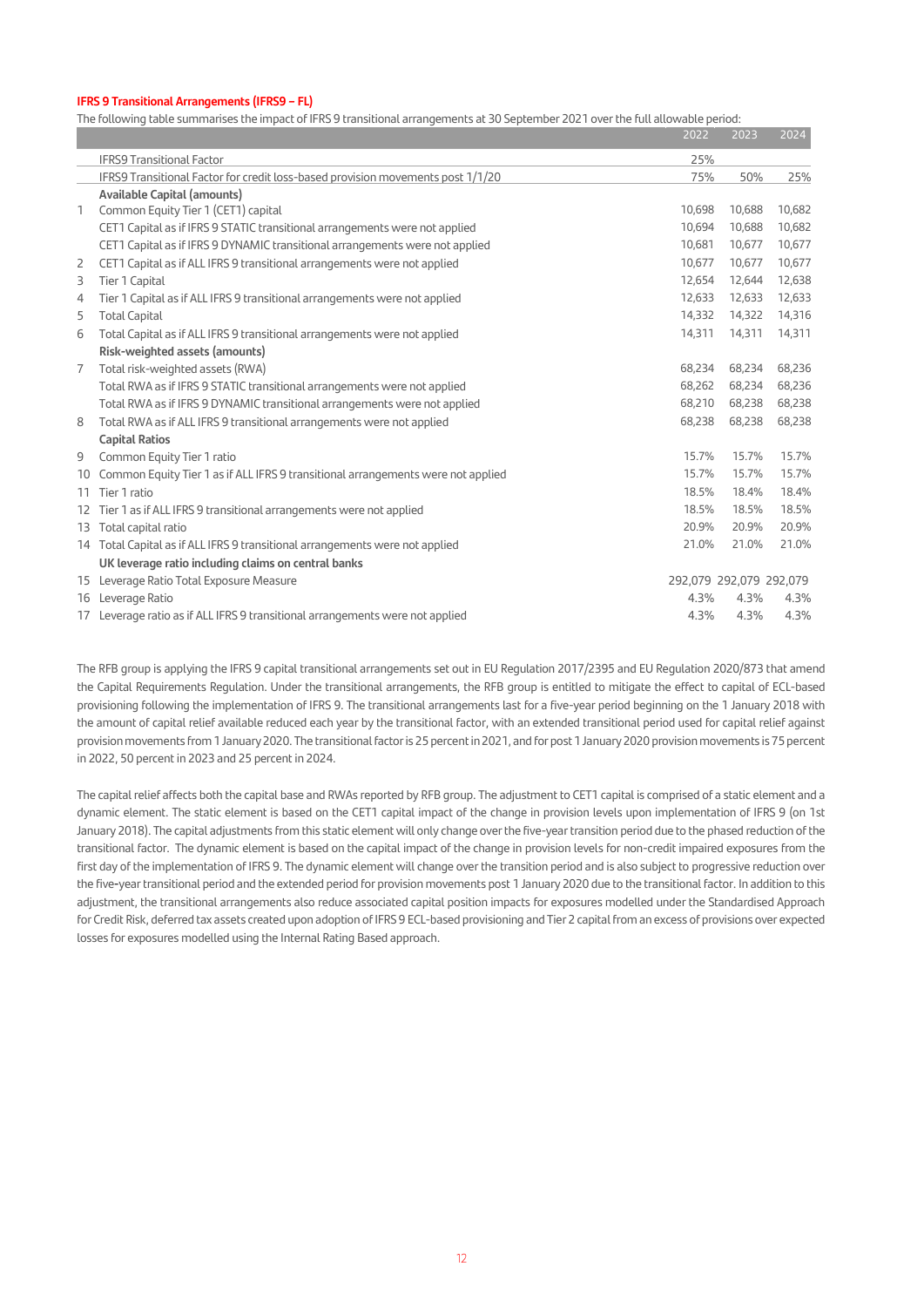### **Leverage Ratio**

The following table summarises the RFB group's end point Tier 1 UK Leverage ratio at 31 March 2022 together with the previously disclosed quarter end information at 31 December 2021, 30 September 2021,30 June 2021 and 31 March 2021. This is consistent with the Leverage ratio applied to large UK banks under the framework defined by the Financial Policy Committee's review of the Leverage ratio:

|                                                                                 | 31 March<br>2022 | 31 December<br>2021 | 30 September<br>2021 | 30 June<br>2021 | 31 March<br>2021 |
|---------------------------------------------------------------------------------|------------------|---------------------|----------------------|-----------------|------------------|
|                                                                                 |                  |                     |                      |                 |                  |
| Common Equity Tier 1 (CET1) capital (£m)                                        | 10,698           | 10.820              | 11.446               | 11.289          | 11,108           |
| End point Additional Tier 1 (AT1) capital (£m)                                  | 1,956            | 1.957               | 1.957                | 1.956           | 1,956            |
| End point Tier 1 capital $(fm)$                                                 | 12,654           | 12.777              | 13.403               | 13.245          | 13,064           |
| Leverage Exposure UK (£bn) (including claims on central banks)                  | 292.1            | 293.8               | 288.6                | 293.5           | 295.4            |
| Leverage Exposure UK <sup>1</sup> (£bn) (excluding claims on central banks)     | 243.6            | 242.1               | 246.1                | 250.5           | 250.5            |
| End point Tier 1 Leverage Ratio UK (incl. claims on central banks)              | 4.3%             | 4.3%                | 4.6%                 | 4.5%            | 4.4%             |
| End point Tier 1 Leverage Ratio UK <sup>1</sup> (excl. claims on central banks) | 5.2%             | 5.3%                | 5.4%                 | 5.3%            | 5.2%             |
| Average Tier 1 Leverage Ratio UK <sup>1</sup> (excl. claims on central banks)   | 5.2%             | 5.5%                | 5.4%                 | 5.3%            | 5.1%             |

The UK leverage ratio decreased 10bps to 5.2%, largely due to the change in treatment of software assets on 1 January 2022 which removed a c10bps benefit as well as higher leverage exposure from asset growth. The UK leverage ratio is 160bps above regulatory minimum.

**<sup>1</sup>** Includes deductions permitted under the recommendation from the Financial Policy Committee on 25th July 2016.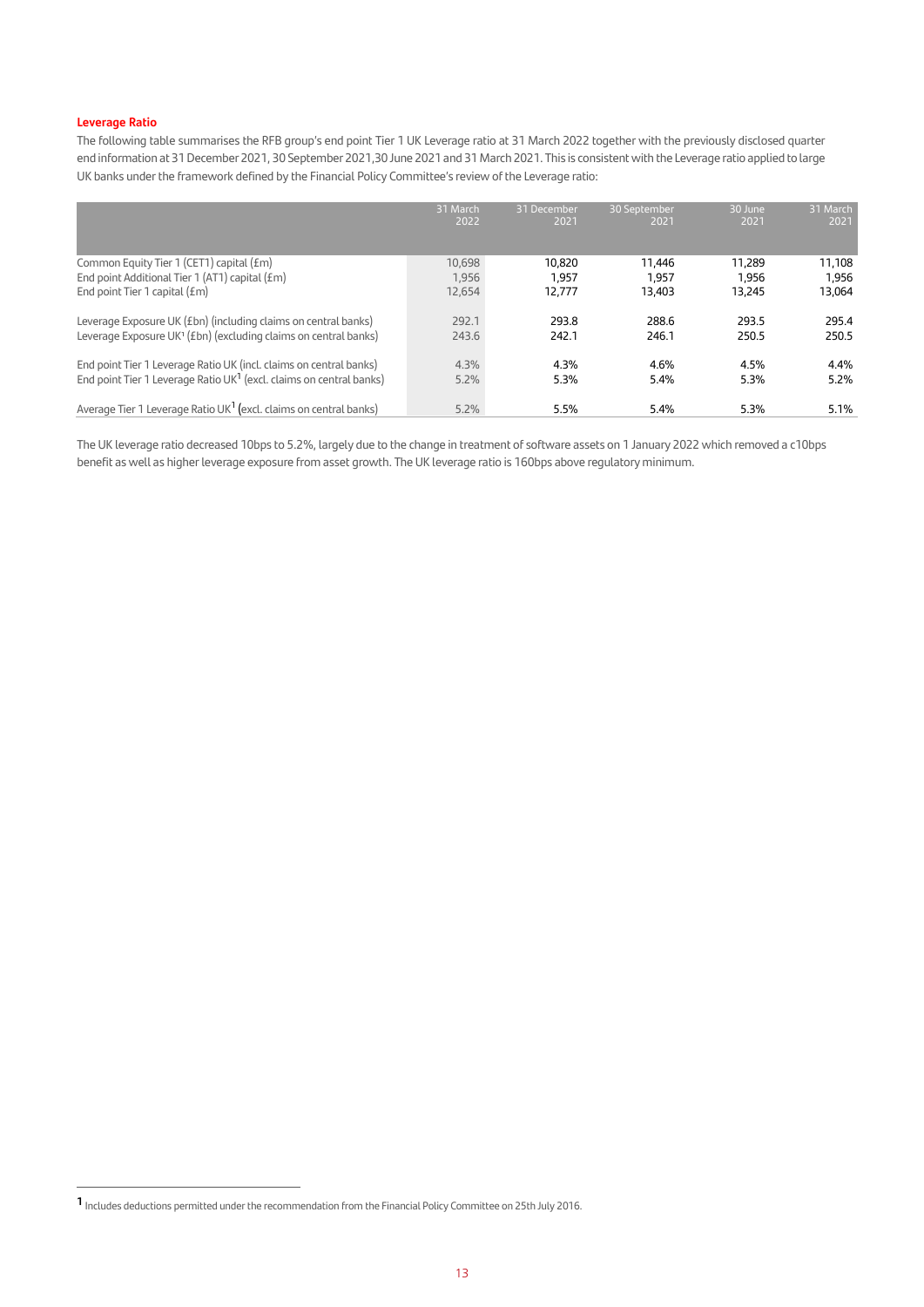# **Liquidity Coverage Ratio (LIQ1)**

The values presented below are the simple average of the preceding monthly periods ending on the reporting date as specified in the table:

|                  |                                                                                                | Total weighted value<br>Total unweighted value<br>(average)<br>(average) |                        |                               |            |            |             |                      |                        |
|------------------|------------------------------------------------------------------------------------------------|--------------------------------------------------------------------------|------------------------|-------------------------------|------------|------------|-------------|----------------------|------------------------|
|                  |                                                                                                | 31 March                                                                 | 31 December            | 30 September 30 June 31 March |            |            | 31 December | 30 September 30 June |                        |
| <b>UK1a</b>      | Quarter ending on                                                                              | 2022<br>fm                                                               | 2021<br>f <sub>m</sub> | 2021<br>fm                    | 2021<br>Em | 2022<br>Em | 2021<br>Em  | 2021<br>Em           | 2021<br>f <sub>m</sub> |
| UK <sub>1b</sub> | Number of data points used in the calculation of averages<br><b>HIGH-QUALITY LIQUID ASSETS</b> | 12                                                                       | 12                     | 12                            | 12         | 12         | 12          | 12                   | 12                     |
| 1                | Total high-quality liquid assets (HQLA)<br><b>CASH-OUTFLOWS</b>                                |                                                                          | 49,412                 | 48,341                        | 48,723     | 48,706     | 49,203      | 48,110               | 48,459                 |
|                  | Retail deposits and deposits from small business                                               |                                                                          |                        |                               |            |            |             |                      |                        |
| 2                | customers, of which:                                                                           | 149,460                                                                  | 149,033                | 147,483 144,969               |            | 9,034      | 8,953       | 8,786                | 8,561                  |
| 3                | Stable deposits                                                                                | 126,630                                                                  | 126,909                | 126,398 125,219               |            | 6,331      | 6,346       | 6,320                | 6,261                  |
| $\overline{4}$   | Less stable deposits                                                                           | 22,830                                                                   | 22,124                 | 21,085                        | 19,750     | 2,703      | 2,607       | 2,466                | 2,300                  |
| 5                | Unsecured wholesale funding                                                                    | 27,167                                                                   | 25,836                 | 28,242                        | 28743      | 14,561     | 14,368      | 15,464               | 15,785                 |
|                  | Operational deposits (all counterparties) and deposits in                                      |                                                                          |                        |                               |            |            |             |                      |                        |
| 6                | networks of cooperative banks                                                                  | 1,015                                                                    | 534                    | 138                           | $\sim$     | 192        | 103         | 27                   | J.                     |
| 7                | Non-operational deposits (all counterparties)                                                  | 24,268                                                                   | 23,236                 | 26,054                        | 26,665     | 12,485     | 12,199      | 13,387               | 13,707                 |
| 8                | Unsecured debt                                                                                 | 1,884                                                                    | 2,066                  | 2,050                         | 2,078      | 1,884      | 2,066       | 2,050                | 2,078                  |
| 9                | Secured wholesale funding                                                                      |                                                                          | 14,610                 | 16,552                        | 16,354     | 144        | 184         | 285                  | 317                    |
| 10               | <b>Additional requirements</b>                                                                 | 14,545                                                                   | 16,528                 | 18,830                        | 20168      | 6,273      | 7,067       | 7,941                | 8,487                  |
|                  | Outflows related to derivative exposures and other                                             |                                                                          |                        |                               |            |            |             |                      |                        |
| 11               | collateral requirements                                                                        | 4,956                                                                    | 5,313                  | 5,843                         | 6,395      | 4,957      | 5,313       | 5,843                | 6,395                  |
| 12               | Outflows related to loss of funding on debt products                                           | 258                                                                      | 498                    | 609                           | 475        | 257        | 498         | 609                  | 475                    |
| 13               | Credit and liquidity facilities                                                                | 9,331                                                                    | 10,717                 | 12,378                        | 13,298     | 1,059      | 1,256       | 1,489                | 1,617                  |
| 14               | Other contractual funding obligations                                                          | 175                                                                      | 75                     | 81                            | 77         | 115        |             |                      |                        |
| 15               | Other contingent funding obligations                                                           | 28,607                                                                   | 27,908                 | 27,510                        | 26,880     | 2,481      | 2,399       | 2,323                | 2,215                  |
| 16               | <b>TOTAL CASH OUTFLOWS</b>                                                                     |                                                                          | 233,990                | 238,698 237,191               |            | 32,608     | 32,971      | 34,799               | 35,365                 |
|                  | <b>CASH-INFLOWS</b>                                                                            |                                                                          |                        |                               |            |            |             |                      |                        |
| 17               | Secured lending (e.g reverse repos)                                                            | 5,423                                                                    | 8,806                  | 9,675                         | 8,922      | 12         | 22          | 20                   | 30                     |
| 18               | Inflows from fully performing exposures                                                        | 1,955                                                                    | 1,848                  | 1,827                         | 1,768      | 1,220      | 1.157       | 1,145                | 1,106                  |
| 19               | Other cash inflows                                                                             | 1,889                                                                    | 1,769                  | 1,784                         | 1,973      | 574        | 492         | 529                  | 735                    |
|                  | (Difference between total weighted inflows and total                                           |                                                                          |                        |                               |            |            |             |                      |                        |
|                  | weighted outflows arising from transactions in third                                           |                                                                          |                        |                               |            |            |             |                      |                        |
|                  | countries where there are transfer restrictions or which are                                   |                                                                          |                        |                               |            |            |             |                      |                        |
| <b>UK19a</b>     | denominated in non-convertible currencies)                                                     |                                                                          |                        |                               |            |            |             |                      |                        |
| <b>UK19b</b>     | (Excess inflows from a related specialised credit institution)                                 |                                                                          |                        |                               |            |            |             |                      |                        |
| 20               | <b>TOTAL CASH INFLOWS</b>                                                                      | 9,267                                                                    | 12,423                 | 13,286                        | 12,663     | 1,806      | 1,671       | 1,694                | 1,871                  |
| <b>UK20a</b>     | Fully exempt inflows                                                                           |                                                                          |                        |                               |            |            |             |                      |                        |
| <b>UK20b</b>     | Inflows Subject to 90% Cap                                                                     |                                                                          |                        |                               |            |            |             |                      |                        |
| <b>UK20c</b>     | Inflows Subject to 75% Cap                                                                     | 9,267                                                                    | 9,999                  | 10,605                        | 9,891      | 1,806      | 1,671       | 1,694                | 1,871                  |
|                  | <b>TOTAL ADJUSTED VALUE</b>                                                                    |                                                                          |                        |                               |            |            |             |                      |                        |
| <b>UK21</b>      | <b>LIQUIDITY BUFFER</b>                                                                        |                                                                          |                        |                               |            | 48,706     | 49,203      | 48,110               | 48,459                 |
| 22               | TOTAL NET CASH OUTFLOWS                                                                        |                                                                          |                        |                               |            | 30,802     | 32,265      | 33,408               | 33,572                 |
| 23               | <b>LIQUIDITY COVERAGE RATIO (%)</b>                                                            |                                                                          |                        |                               |            | 158,13%    | 152.49      |                      | 144.01 144.34          |

# **Key Movements**

Strong LCR of 176%, significantly above regulatory requirements.

# **Qualitative information on LCR (LIQB)**

| Row | Qualitative information - Free format                                                                                                       |                                                                                                                                                                                                                                                                                                                                                                                                                                                                                                       |  |  |  |
|-----|---------------------------------------------------------------------------------------------------------------------------------------------|-------------------------------------------------------------------------------------------------------------------------------------------------------------------------------------------------------------------------------------------------------------------------------------------------------------------------------------------------------------------------------------------------------------------------------------------------------------------------------------------------------|--|--|--|
| (a) | Explanations on the main drivers of LCR<br>results and the evolution of the<br>contribution of inputs to the LCR's<br>calculation over time | The LCR requirement (weighted) is broadly consistent over time, driven mainly by deposits. Corporate deposits<br>contribute a greater requirement despite Retail deposits being significantly larger in number, as a result of the<br>standardised LCR weightings. HQLA has increased as a result of deposit growth and TFSME drawdowns (which<br>have a significantly smaller impact on the requirement). The LCR maintains a significantly surplus to both internal<br>and regulatory requirements. |  |  |  |
| (b) | Explanations on the changes in the LCR<br>over time                                                                                         | The LCR at HoldCo was 178% and 171% at the REB DolSub.<br>The LCR has over increased through 2021 primarily due to the increase in Retail deposits and TFMSE drawings, with<br>additional term funding raised in Q1 2022 helped increase the ratio further.                                                                                                                                                                                                                                           |  |  |  |
| (c) | Explanations on the actual concentration<br>of funding sources                                                                              | Santander UK is largely funded through customer deposits (£191bn), with the significant proportion being Retail. We<br>also have a c£67.5bn of wholesale funding which includes both secured and unsecured term funding and c£32bn of<br><b>TFSME Funding.</b>                                                                                                                                                                                                                                        |  |  |  |
| (d) | High-level description of the<br>composition of the institution's liquidity<br>buffer.                                                      | The liquidity buffer is largely compromised (>95%) of Level 1 assets, primarily cash held in our Bank of England<br>Reserve Account.                                                                                                                                                                                                                                                                                                                                                                  |  |  |  |
| (e) | Derivative exposures and potential<br>collateral calls                                                                                      | The main drivers of derivative exposures / potential collateral calls are the Historic Look Back Approach (HLBA) to<br>calculating collateral requirements in the LCR and collateral outflows due to counterparties in the event of a<br>deterioration of our own credit quality. As secured issuance volumes have been reduced as a result of our<br>participation in the TFSME, this has in turn reduced these amounts.                                                                             |  |  |  |
| (f) | Currency mismatch in the LCR                                                                                                                | We have no material mismatch in our currency LCRs, with most of the funding raised in currency swapped back to<br>GBP and the remainder being used to fund structural currency assets.                                                                                                                                                                                                                                                                                                                |  |  |  |